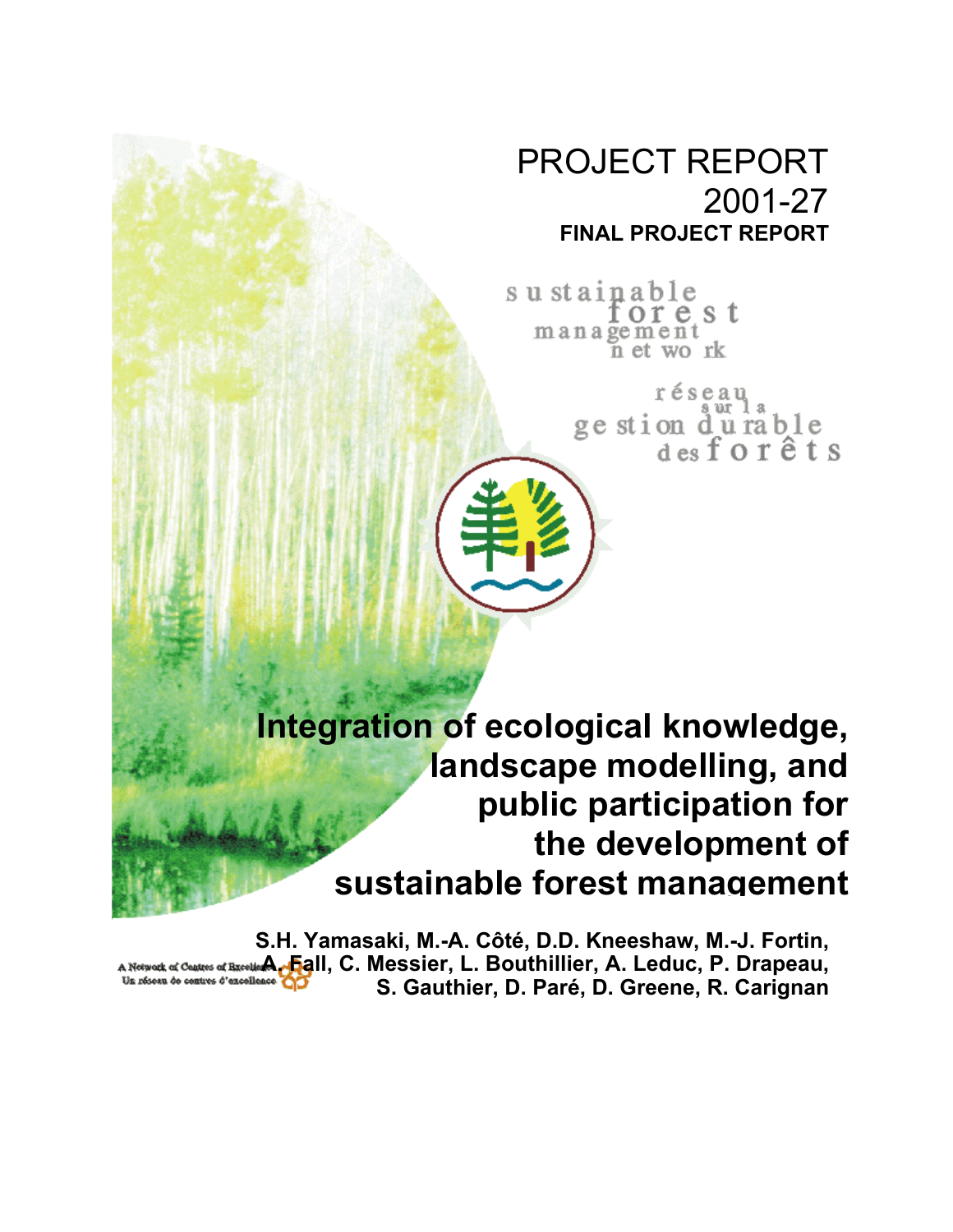For copies of this or other SFM publications contact:

Sustainable Forest Management Network G208 Biological Sciences Building University of Alberta Edmonton, Alberta, T6G 2E9 Ph: (780) 492 6659 Fax: (780) 492 8160 http://www.ualberta.ca/sfm

ISBN 1-55261-138-8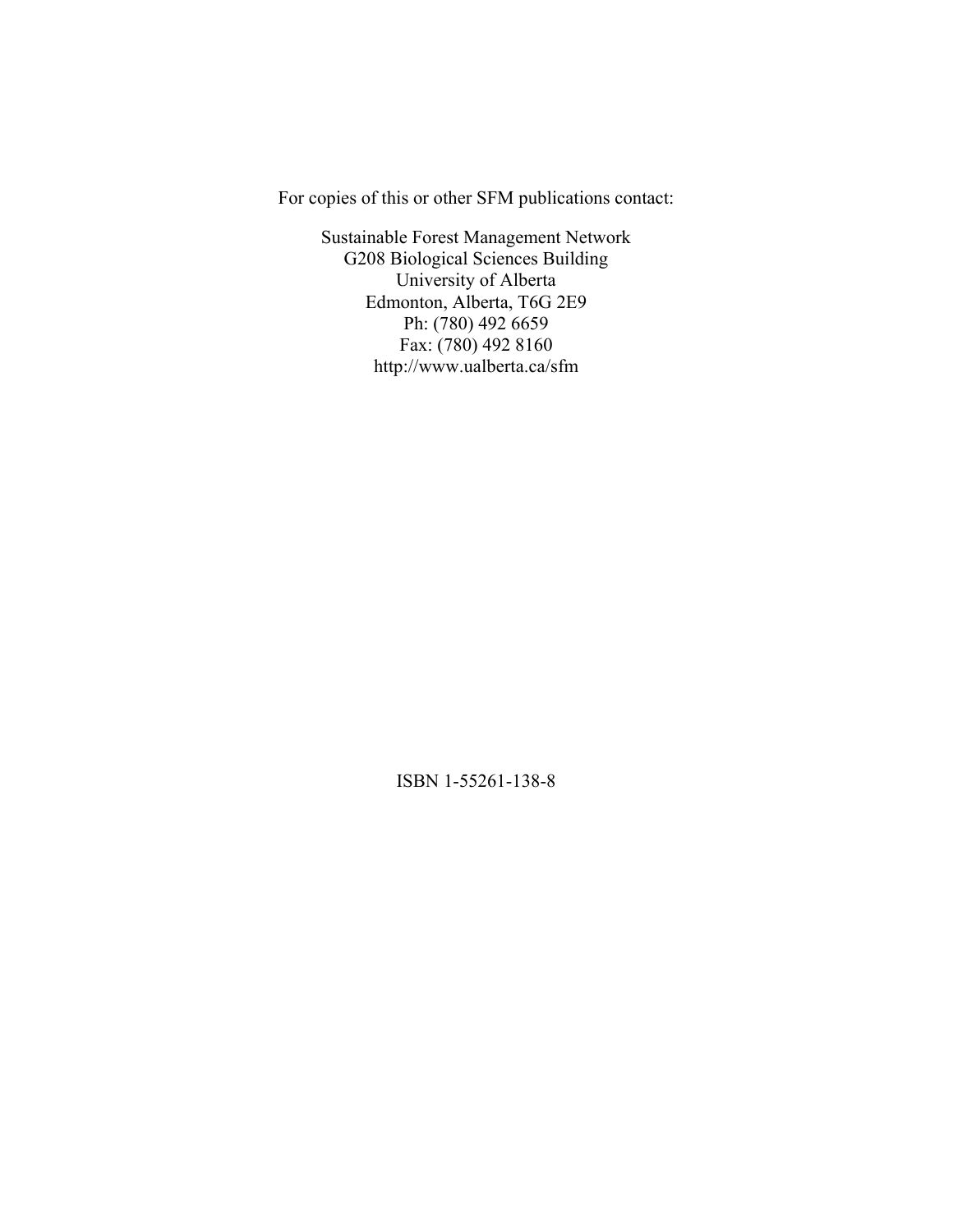# **Integration of ecological knowledge, landscape modelling, and public participation for the development of sustainable forest management**

SFM Network Project: Development of an integrated approach for decision making in sustainable forest management

 $\mathbf{S}.\mathbf{H}.$  Yamasaki<sup>1</sup>, M.-A. Côté, D.D. Kneeshaw<sup>2</sup>, M.-J. Fortin<sup>4</sup>, A. Fall<sup>4</sup>, C. Messier<sup>1</sup>, L. **Bouthillier<sup>3</sup> , A. Leduc<sup>1</sup> , P. Drapeau1 , S. Gauthier<sup>5</sup> , D. Paré5 , D. Greene<sup>6</sup> , R. Carignan7**

> <sup>1</sup> Université du Québec à Montréal Département des Sciences biologiques Montréal, Québec

<sup>2</sup> Ministère des Ressources naturelles du Québec Direction de la Recherche forestiere Québec, Québec

<sup>3</sup> Département des sciences du bois et de la forêt Université Laval Québec, Québec

<sup>4</sup> School of Resource and Environmental Management Simon Fraser University Burnaby, B.C.

> 5 Centre de Foresterie des Laurentides Service canadien des Forêts Ste-Foy, Québec

> > 6 Department of Geography Concordia University Montréal, Québec

7 Département des Sciences biologiques Université de Montréal Montréal, Québec

## **August 2001**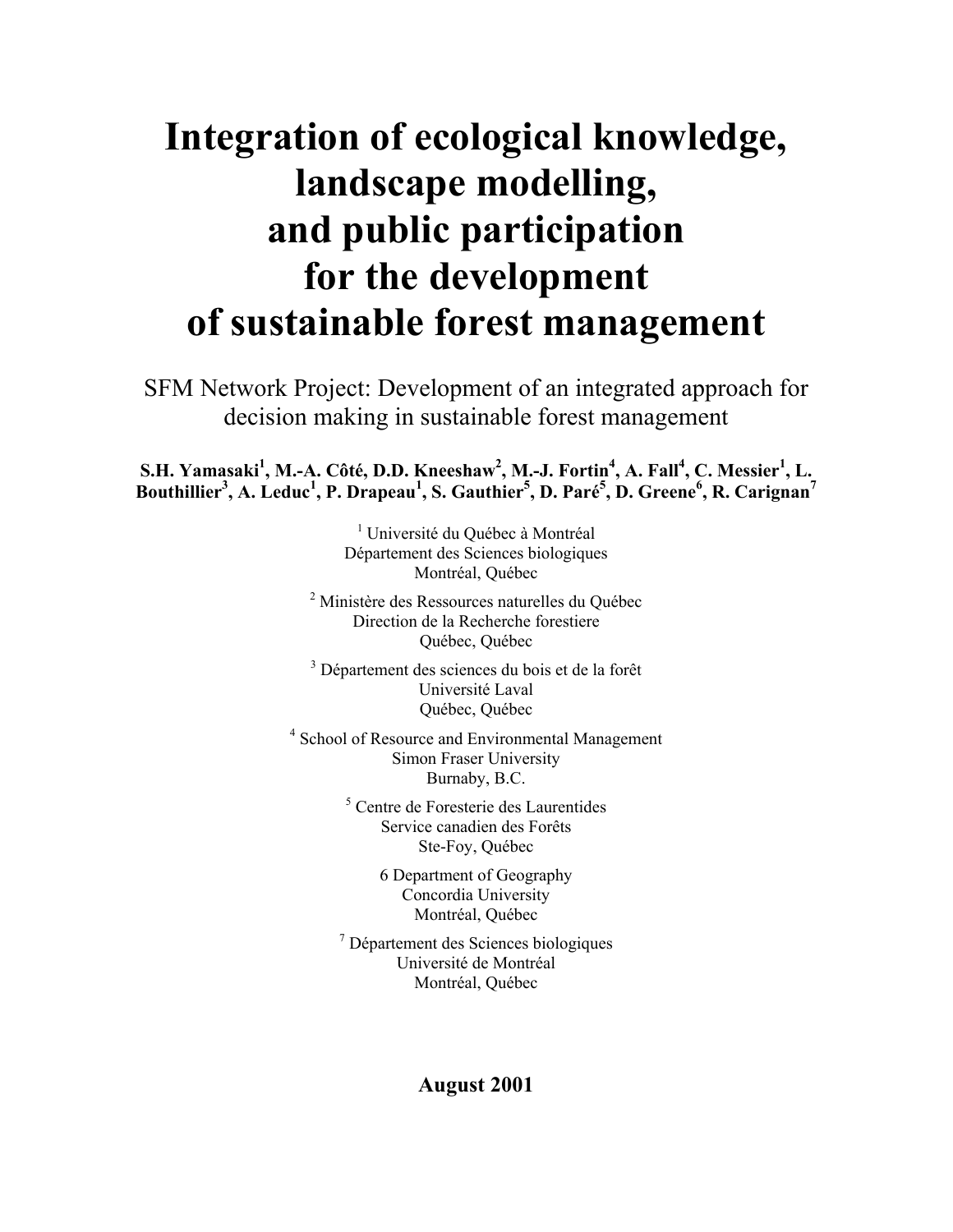# **EXECUTIVE SUMMARY**

We propose a multidisciplinary framework, integrating biophysical, social, and economic indicators into a spatially explicit landscape-modelling tool, to facilitate decision-making for sustainable forest management (SFM). To do so, we first propose indicators relating to criteria for biodiversity, soils, aquatic environments, forest productivity, and people developed by a multidisciplinary team of researchers. We develop the concepts of planning and monitoring indicators and outline the importance of the role of adaptive management for SFM. The indicators are integrated into a modelling tool simulating various forest management scenarios. We explore the evolution of age class structure over time according to various forest management options, taking into account synergistic interactions between harvesting and wildfire. Since public participation in resource management has been shown to lead to improved decision-making, our process is driven by public deliberation for the definition of the objectives of forest management. The multiple outcomes of the modelling tool are to be used within the context of public participation for decision-making in forest management. Recommendations are made for the development of effective implementation of interdisciplinary and interagency collaboration.

#### **Principle conclusions regarding indicators of SFM:**

• For a management system to continually evolve towards SFM, **adaptive management is essential**; in this way new knowledge can contribute to the development of better practices.

• The development of two types of indicators will benefit adaptive management: **planning indicators** are used within the modelling tool and serve to project forest conditions according to various management plans, and **monitoring indicators** are measured in the field in order to verify and perfect the knowledge that was used in the development of the modelling tool and to refine the planning process.

• The range of ecological conditions caused by natural disturbances (**natural variability**) can be used as a benchmark for indicators, thus permitting a standardized approach for the development of indicator thresholds and comparisons among regions.

• We propose the following **planning indicators**: for **biodiversity**, age class structure, species composition, and configuration of the forest, and road density; for **water quality**, the ratio of disturbed watershed area to lake volume; for **soils**, a synthetic indicator related to rotation period, parent material, site index, stand type, and harvesting method; and for **forest productivity**, average microsite distance to seed tree, age and species of seed tree, and the proportion of exposed mineral soil.

• We propose the following **monitoring indicators**: for **biodiversity**, the structure and abundance of the avian community; for **water quality**, dissolved organic carbon concentration and light attenuation; for **forest productivity**, stocking rates of disturbed sites; and for **people**, the number of forest-users' groups involved in the process, the number of training programs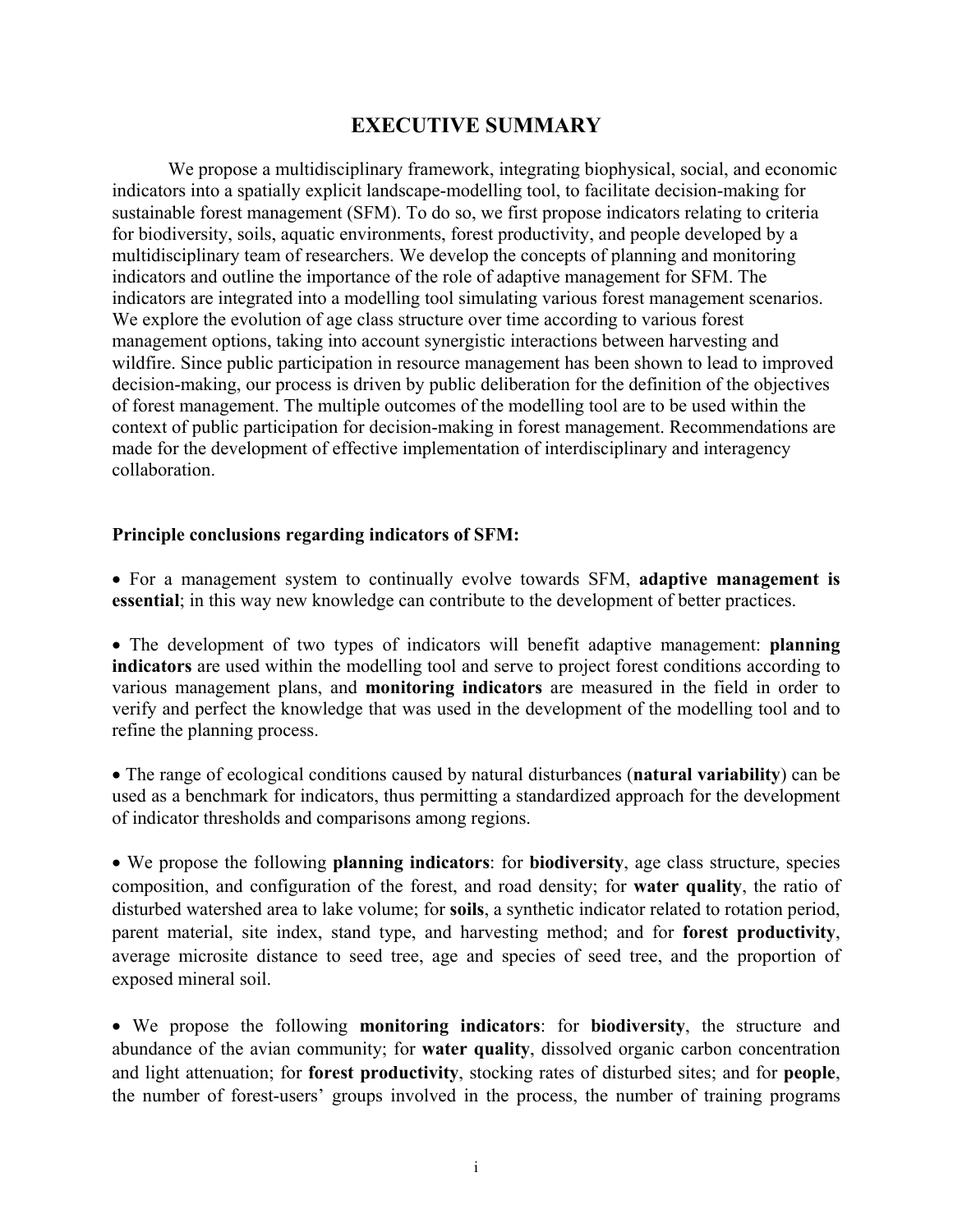linking schools with local forest industry, acceptability of forestry practices, the number and proportion of direct jobs from the forest industry, the corrected mean household revenue, and the mean coverage ratio of local forestry-related businesses.

#### **Principle conclusions regarding landscape modelling:**

• The cumulative impacts (**landscape legacies**) of past disturbance and management (logging, fire suppression, etc.) that result in the present age class structure, may present challenges and/or opportunities for management objectives.

• Scenario simulations suggest that current **annual allowable cut levels exceed harvest levels required to maintain old growth** and other habitat types.

• Due to the inherent uncertainty in the timing or location of future fires, **flexible policies and guidelines** must be developed to maintain sustainable forest and wildlife.

#### **Principle conclusions regarding public participation:**

• Certification of forest management is leading to changes in the role of the provincial government; however, **governments must maintain their regulatory role**, since market mechanisms alone cannot ensure the safeguard of resources for future generations.

• Using **previous participation experiences** as guides and **limiting the number of initiatives** conducted at the same time in any given region will be more efficient for both the participants and the forest managers.

• **Relationship building** among stakeholders must be seen as an important outcome of any public participation process.

• Public participation will involve a **redistribution of rights and responsibilities**.

# **ACKNOWLEDGEMENTS**

This work was made possible through funding by the Sustainable Forest Management Network of the Networks of Centres of Excellence. The authors wish to thank Jean Nantel, Denis Jutras, Denis Thibault, and Gaetan Simard of Carton St-Laurent (Smurfit-Stone), Francine Dorion and collegues at Abitibi-Consolidated, and the SIFORT team of the Ministère des Ressources naturelles du Québec.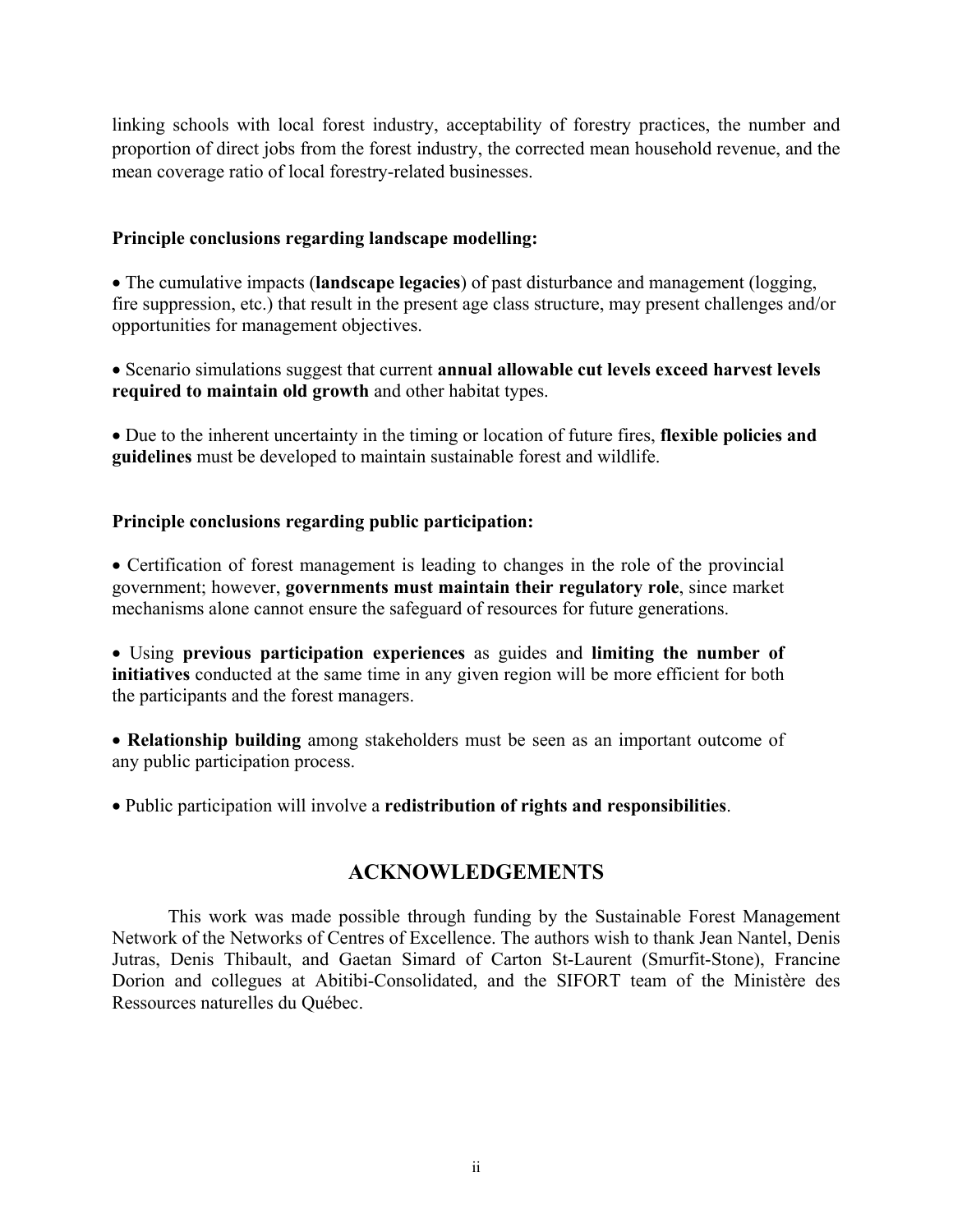#### **INTRODUCTION**

Whether the wants of society today will leave viable forests tomorrow is subject to conjecture. Meanwhile, public opinion and the influence of international political forums, such as the United Nations Conference on Environment and Development (UNCED, 2000), are increasing pressure on forest managers to develop practices that will ensure that productive and resilient ecosystems are passed on to future generations. Previous concern for sustained yield has been superseded by concerns for the health and resilience of forested ecosystems. Some maintain that decisions pertaining to resource management should be made exclusively by formally trained experts (e.g., Hunt 1987). However, there is growing agreement among observers of public process that a sense of responsibility towards the resource leads to responsible action, or action that takes into consideration all present and future members of society (Hoff 1998).

However, no amount of consensus will, de facto, make degradation of the forest a sustainable enterprise. There are biological limits on the processes that provide for the wants of society. If the biological material of the forest is strained beyond its capacity to recover, then the forest will eventually stop providing. Hence, it is important that the process of public participation involve the development of an understanding of forest ecology and the impacts of human activities on ecosystem process (Kneeshaw and Messier 1999). This is an essential part of the social learning (or capacity building) process. In order for enlightened decisions on forest management to take place, human society must redefine its niche within the forest ecosystem and act accordingly.

The collaborative learning process implies more in-depth public involvement on the part of forest managers, who have traditionally respected only the legal requirement of informing individuals and groups interested in forest management planning. The social components of this project were conducted in order to identify the pitfalls that may present themselves in the implementation of a collaborative learning process for forest management, and to identify possible impacts from such an exercise in the Quebec context. The bio-physical components of this project were conducted to develop a proposal of management unit level indicators of SFM. In order to integrate these indicators into the context of the structure and dynamics of the study area, and in order to develop a management tool for decision-making, work was also undertaken to develop a landscape-modeling tool.

Here, we propose a process through which public participation may guide forest ecosystem management. We have been developing this process for the Mauricie region, an area typical of the mixed-wood boreal forest of central Quebec (Canada), though the points we address should be relevant to forest management in general. Previous experience with public participation indicates that improved decisions on resource allocation will result from the empowerment of stakeholders and by the development of a sense of responsibility and belonging (Etzioni 1996, Benko and Lipietz 1992, Nozick 1992, Sample 1993). Thus, by developing a system that allows stakeholders to consider the myriad possible forest values through the use of local-level indicators solidly founded upon scientific knowledge, and by embedding this system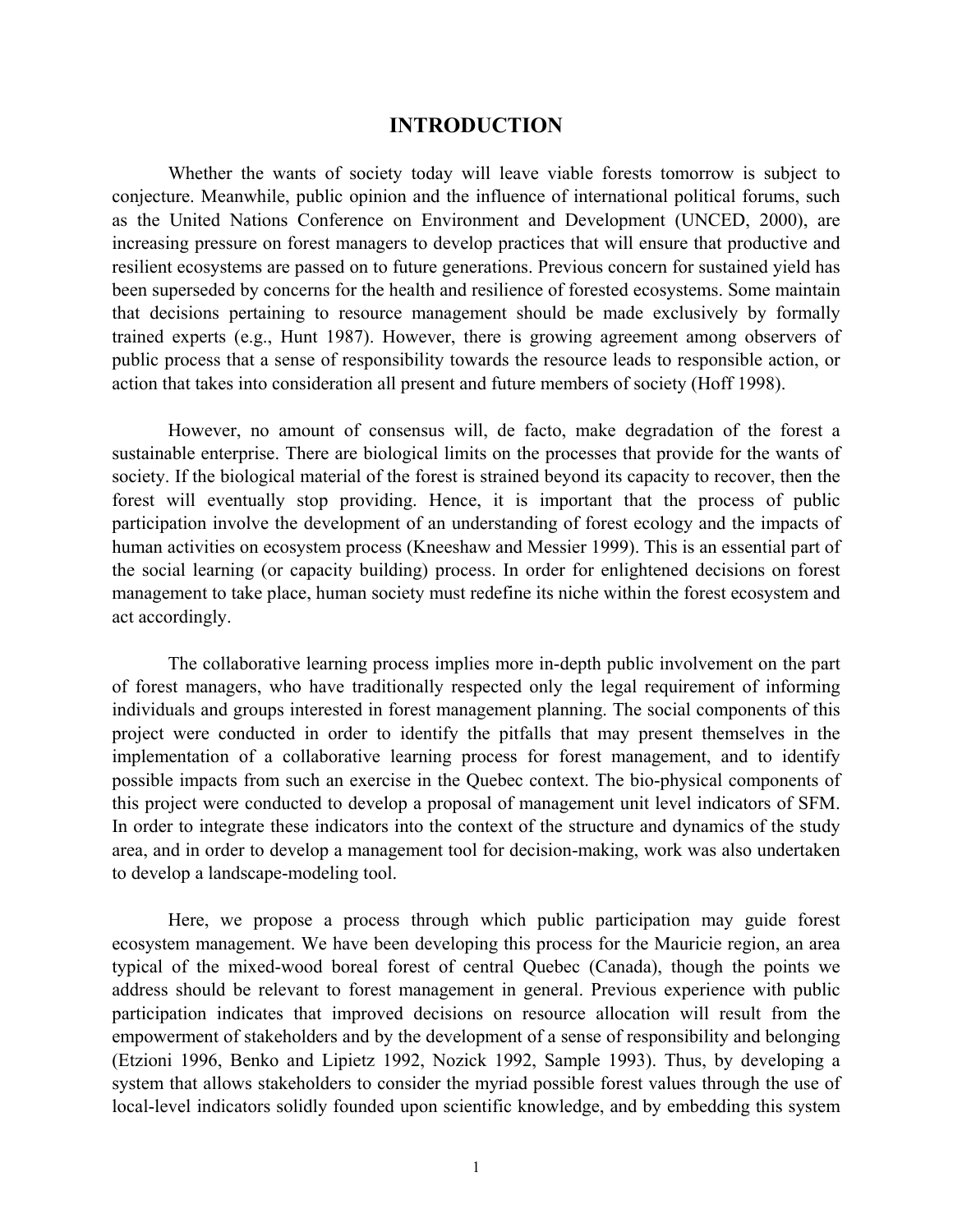into a loop of adaptive management (sensu Walters 1986), we hope to contribute to the development of sustainable practices of forest management. We have adopted the framework of Erdle and Sullivan (1998) and use "forest condition" to mean a biophysical description of the forest (e.g., stand composition and age, stem density) and "forest value" to mean any good or service, tangible or intangible, that is provided by the forest (e.g., clean water, wildlife, scenic beauty). In this project, we propose fundamental principles for the development of a process for sustainable forest management (SFM) guided by public participation, as well as practical considerations for the implementation of such a process.

#### **PUBLIC PARTICIPATION**

Public participation can contribute to the process of forest management in many ways. Given the scale and complexity of forest ecosystem management, decision-making can greatly benefit from the public's intimate knowledge of the forest, acquired through personal experience of the forest or through the transmission of traditional knowledge. As well, a more open and inclusive process can contribute to the resolution of conflict within communities (Singleton 2000). Recent examples of public participation have demonstrated that community groups that participate in resource management develop a sense of stewardship, as well as the skills necessary to make socially and ecologically sound decisions about the resource (Milbrath 1996, Mandondo 2000, Singleton 2000). Furthermore, in states where forested land is publicly owned, citizens must have the fundamental right to be involved in the process<sup>[1](#page-6-0)</sup>. Public participation has come to be regarded as an essential component of resource management (Berkes 1989, Western and Wright 1994, CCFM 1997 and 2000).

There is no general agreement on the most appropriate constitution of a representative subset of society for public involvement (e.g.,Wagar and Folkman 1974, Hoff 1998, Buchy and Hoverman 2000). Divergent visions of the nature of democracy can lead to different models of public participation (Beierle 1998). We have chosen to call "stakeholders" all members of a society that value some aspect of that society's forested landscape. Whether these stakeholders originate from a community where forestry operations are focused or more remote urban centres, whether they are individuals or members of an organization, neophytes to ecology or scientists, we consider that any individual willing to commit to the process of public participation is entitled to a voice. The development of institutions for public participation will further define the nature and process for the representation of the diversity of visions for the forest.

As part of a study developed to study the structure and function of public participation processes (Côté, 2001), the following were retained as criteria of effective public participation.

• A diversity of interested parties participate in the process.

 $\overline{\phantom{a}}$ 

<span id="page-6-0"></span><sup>&</sup>lt;sup>1</sup> Where forests are privately owned, property rights complicate involvement of the public in management. Côté (2001) provides a more detailed discussion based on involvement with a private land owner.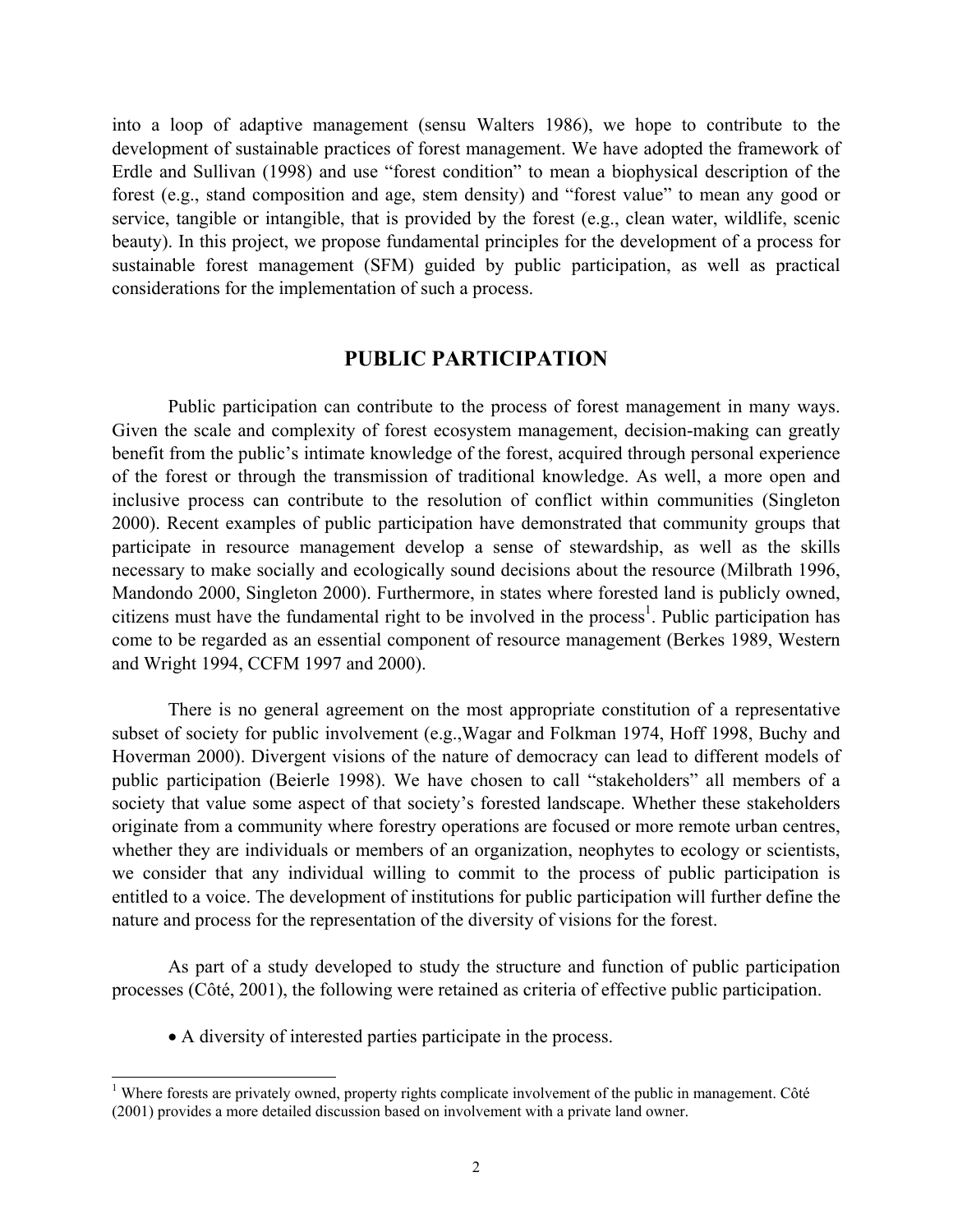• Participants' concerns and expectations are identified throughout the process.

• Discussions focus on participants' concerns, meetings encourage interaction between participants, and new avenues are identified in order to address issues of concern.

• The initiative redefines the roles and responsibilities of participants.

• Participants can influence the decision-making process regarding management of the forest area.

• Issues raised by the participants are making a difference in the field.

While public involvement in decision-making may help to resolve conflicts in integrated resource management, the process can also amplify or simply obviate existing conflict. Observation of discussion and deliberation on forest management issues in the study area have led to the identification of several obstacles to harmonious and effective participation (Côté, 2001).

• New needs may come into conflict with old ones. These new demands have the potential to decrease the economic output of a forest area and consequently decrease the power of corporations and the revenues of government.

• The needs and concern of interested parties may be in contradiction with each other. Local people, national actors, and international actors may have conflicting objectives for the same territory. There are a number of public voices that may emerge at any time during the process. There is no single public voice.

• Proposed changes may be economically detrimental to the region and other participants.

• Interested parties may not be satisfied with the participation process. Groups that have not been invited to participate in the process may be frustrated. Is it enough to only invite local NGO's (non-governmental organizations)? Does a foreign NGO have the right to participate in the process?

• Participants may be unwilling or unable to accept the new roles attributed to them by other participants. For example, managers with the forest industry may be overwhelmed by demands to preserve biodiversity or to change practices on private land. Also, provincial regulations on forest practices may prevent managers from implementing the changes desired by participants.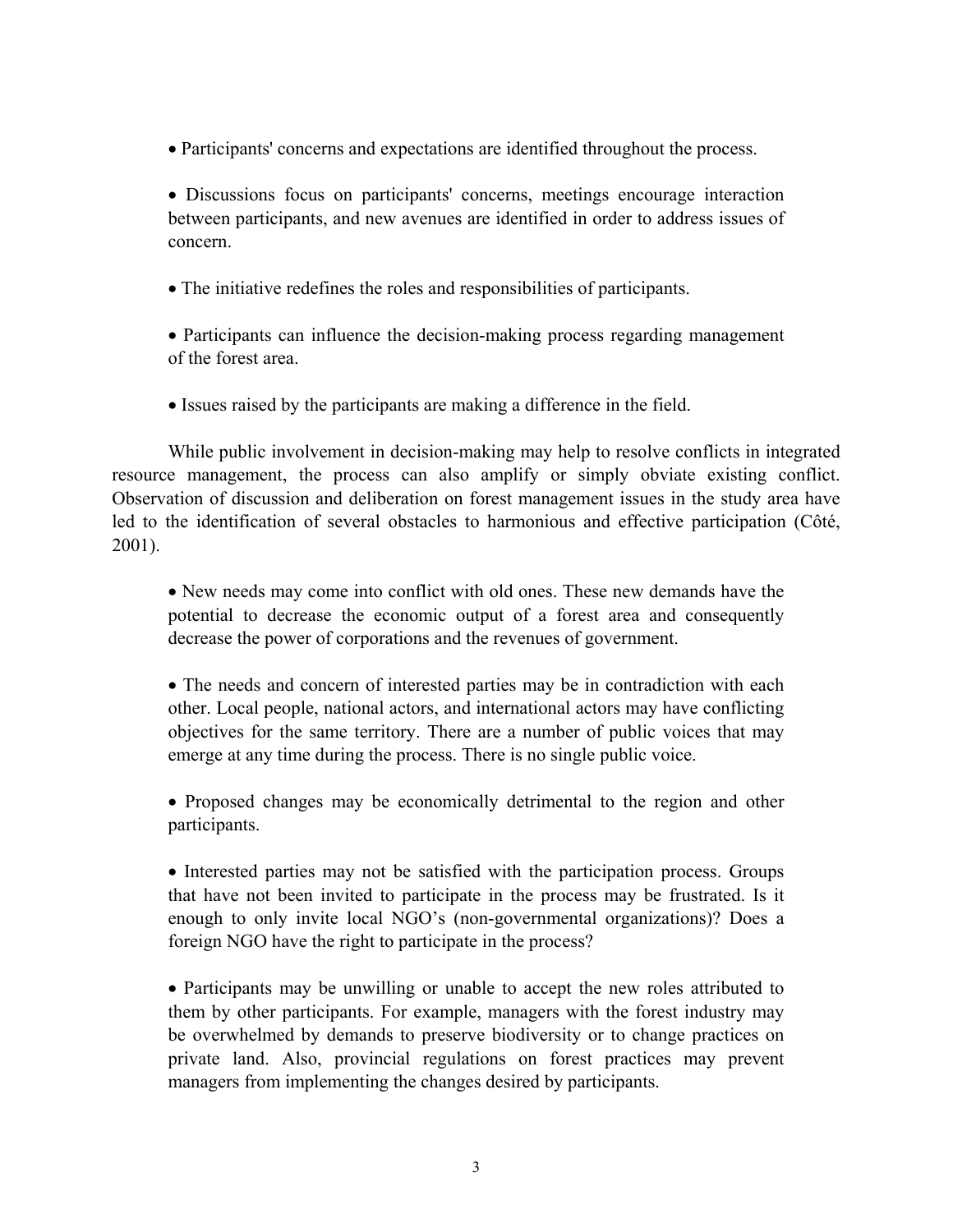- Social concerns may be in opposition to scientific knowledge.
- Groups and individuals may have difficulty communicating their needs and concerns during the process. Some interests may not be represented at the discussion table, while certain groups may have a strong influence on the debate.
- Some members of the public may chose not to participate in a public involvement process although they are concerned about forest management. Many concerned people may not feel represented by groups participating in the process.

An important trend is developing in the world, that of decreasing government intervention in the economic, environmental, and even social fields. The influence of neoliberalism pushes nations to seek new policy instruments that provide economic incentives rather than impose sanctions. In addition, budget cuts and staff reductions have affected many countries in their ability to control forestry activities. Corporations campaign for processes that could enable them to achieve sustainability and growth through voluntary action, with few regulations. Some governments appear to be seeking to adopt a neutral position, relinquishing control (Bendall and Sullivan, 1996). This situation is not unique to the forestry sector. At present globalization seems to mean a loss of power from the State to the financial markets and other interest groups in every sector. Certification of forestry practices can be viewed as a decentralization process shifting decision-making and the establishment of standards from government to interest groups and consumer markets.

Governments, however, must not abdicate their role of standardization and regulation. Democratically elected governments are the only institutions accountable to all citizens. Governments have the responsibility of protecting natural heritage for future generations and are the only institutions that have the mandate to plan for the future. Thus, government controlled regulations, incentives, and penalties are needed to correct for market failure<sup>[2](#page-8-0)</sup> (Barbier, 1990; Barbier et al., 1992).

# **THE DEVELOPMENT OF CRITERIA AND INDICATORS FOR SUSTAINABLE FOREST MANAGEMENT**

The efforts of the Canadian Council of Forest Ministers in the development of criteria and indicators<sup>[3](#page-8-1)</sup> of SFM have generated much useful discussion on the means to attain sustainability (CCFM 1997). However, it has become evident that indicators of sustainability

l

<span id="page-8-0"></span> $2<sup>2</sup>$  Market failure occurs when property rights are attenuated through imperfections in the market system; for example, a commodity price that does not reflect the reduction, through pollution, of the property value of a producer's neighbor (an externality).<br><sup>3</sup> We define criteria as broadly stated imperatives to be respected by forest management; e.g., "Biodiversity must be

<span id="page-8-1"></span>maintained". We use indicator to mean a specific measurement (simple or synthetic) that can be made on the forest landscape which informs as to whether the criterion is being respected or not.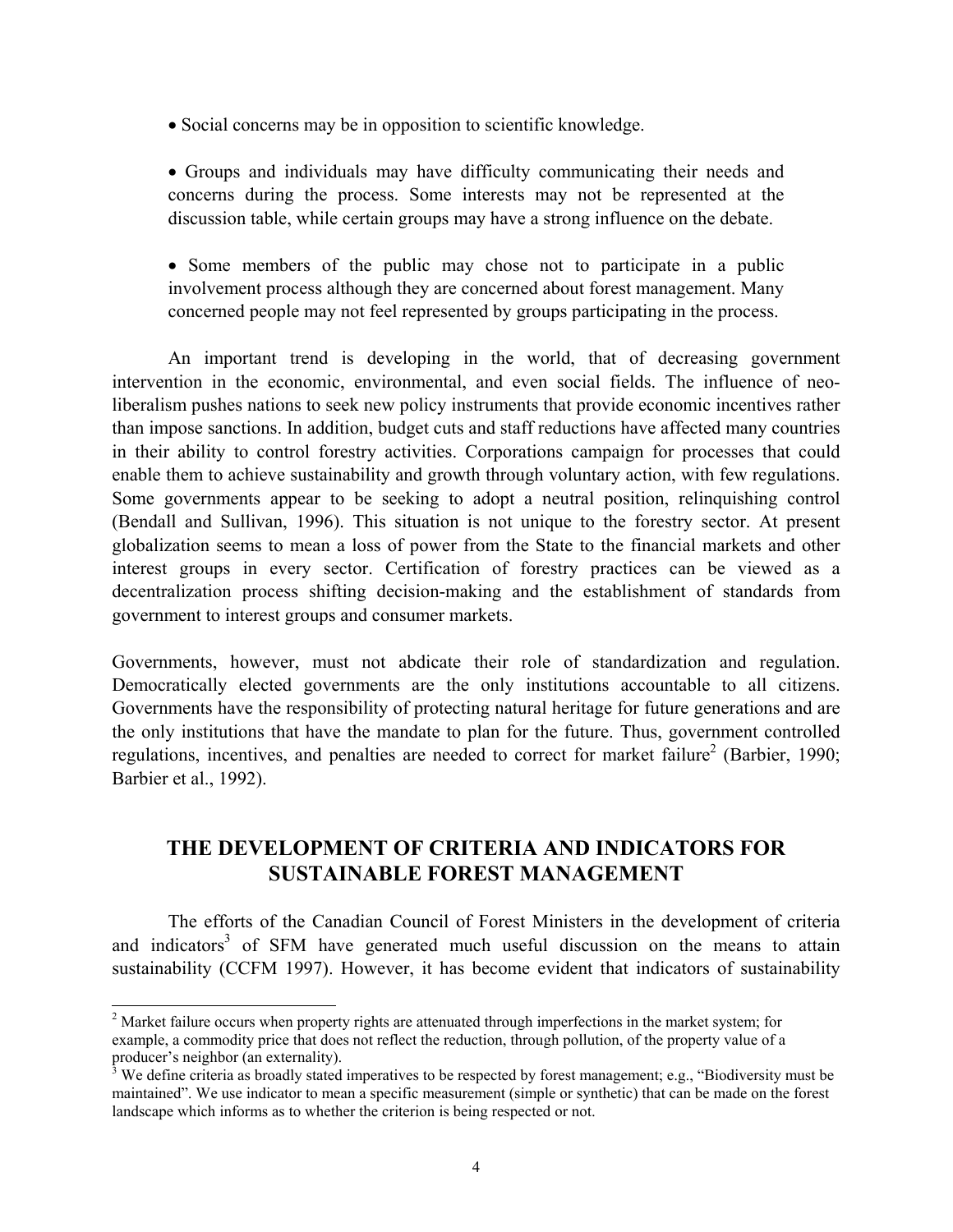must be relevant to the scale at which management decisions are made (Kneeshaw et al. 2000a). Furthermore, if the importance of public participation for sustainability has been acknowledged, it follows that criteria and indicators must be developed for use within the context of public deliberation. Thus, there is a need to develop local-level indicators that can address the concerns of stakeholders.

Scientists can contribute to this process in two distinct ways. First, as members of society possessing a particular attachment to the forest, researchers in forestry must be involved in the process of deliberation and the establishment of criteria of sustainability. Otherwise, management decisions will be made without the benefit of their understanding (Franklin 1995). Second, as criteria address broad and often subjective concepts (e.g., values such as diversity and productivity), indicators that inform on the status of criteria must be based on the most relevant and up-to-date knowledge and understanding. Scientists must therefore also contribute research effort, in linking forest values to forest conditions in order to develop meaningful indicators of SFM. As stated previously, stakeholders can contribute personal and traditional knowledge of a region's forests to the development of SFM. Hence, scientists should seek to incorporate the input of stakeholders in order to develop more meaningful and locally relevant biophysical and socio-economic indicators.

As a result of collaboration among researchers from various fields, we have developed a process for the development of ecologically based criteria and indicators. The criteria relate to forest values that potential stakeholders may wish to maintain or otherwise take into consideration throughout the process of management. The indicators translate these forest values into more concrete terms, in terms of quantities that can be measured within the forest landscape. In thinking about the process of SFM, we have found it necessary to define two types of indicators: planning and monitoring indicators (Kneeshaw et al. 2000a).

Planning indicators, as the name suggests, come into play during the planning phase: they are the terms used at the time of deliberation to concretely define the vision of the future forest. They describe the state of the landscape in terms of quantifiable forest conditions, for example, the maximum distance from any microsite to the nearest seed-tree, or ratio of the area of a watershed that is harvested to the area of the receiving body of water. Indicators translate conceptual criteria of SFM into measurable forest attributes. The assumption is that if the anticipated level of the indicator is within the range considered to be acceptable, then the criteria will be respected; i.e., the forest will provide the value that is desired. When we use planning indicators we assume that we understand the process that links the condition to the value. The contribution of research scientists is crucial to ensure that the assumptions are justified. From data on the initial condition of the forest, knowledge of natural disturbance regimes, and the schedule of planned interventions, forest conditions are modelled through time and the planning indicator values can be inferred from these conditions (the modelling phase is described further in the following section). The anticipated outcome values of planning indicators (Fig. 1) provide the basis for the evaluation of the implications of a given management scenario. Because the detail of ecological knowledge is not always transferable in precise parameters and management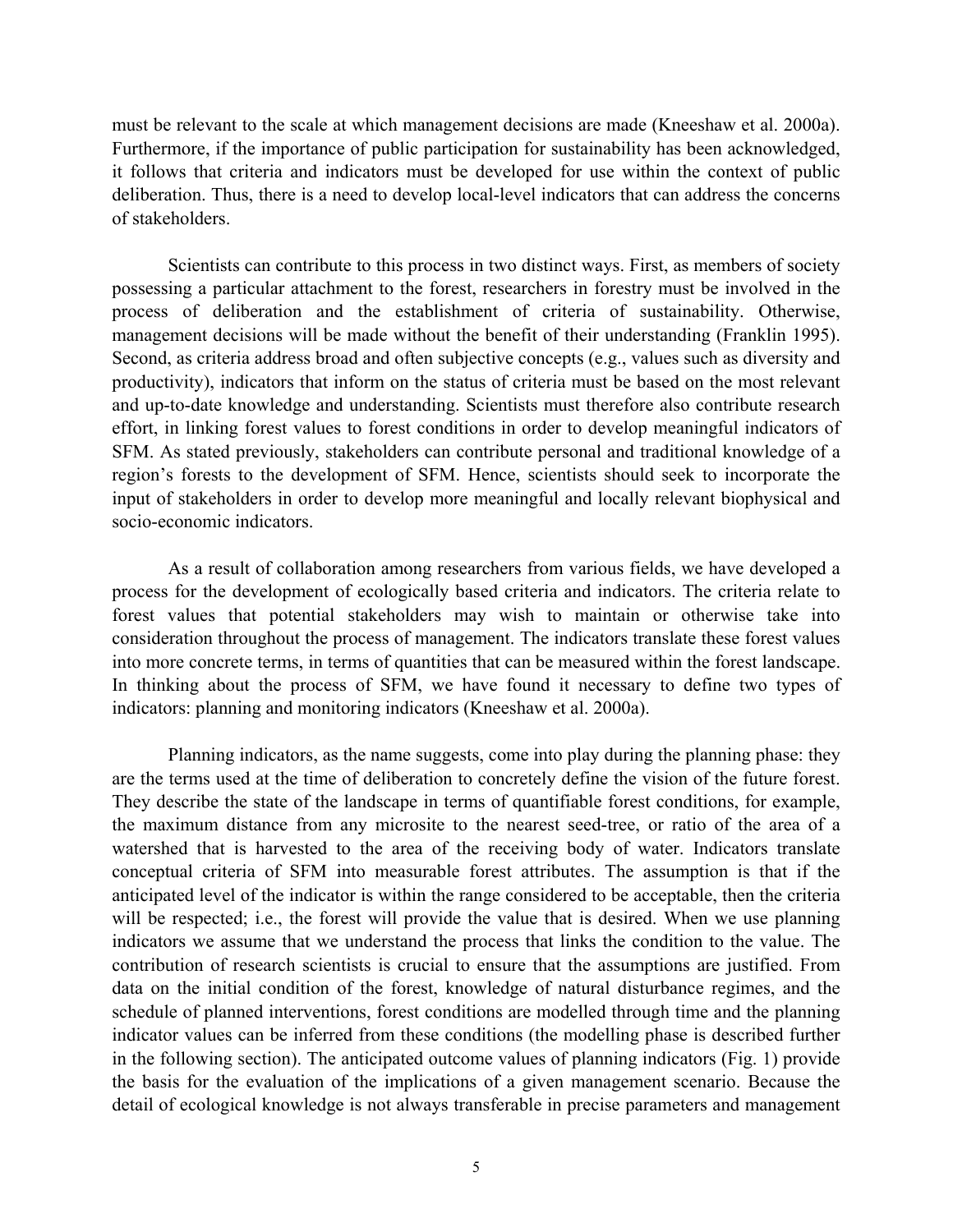guidelines, it may be necessary in certain cases to calibrate the links among initial conditions, disturbances, and planning indicators for the area for which the management plan is being developed. This calibration can occur before initiation of the planning phase or as part of the follow-up to intervention, described in the following section.



#### Adaptive management

**Fig. 1.** Diagram illustrating the links among the components of the proposed process of sustainable forest management, including planning and scenario evaluation that results in decisions about intervention, ecosystem process driven by intervention and natural disturbance, and adaptive management where actual and predicted indicator values are compared. Adaptive management then feeds back into planning and scenario evaluation through learning and the refinement of knowledge.

Targets and tolerances for each indicator should be determined prior to the process of deliberation. Input from the scientific community will be important to determine where the thresholds are located, the points beyond which a criterion is no longer being fulfilled. It is important to avoid communicating either upper or lower thresholds as targets. It should be clear to all participants that pushing an indicator beyond a threshold means that the best available research suggests that the value will no longer be present in the forest. Stakeholders may wish to push certain indicators beyond their thresholds, but should do so fully aware that the criterion in question is no longer being respected.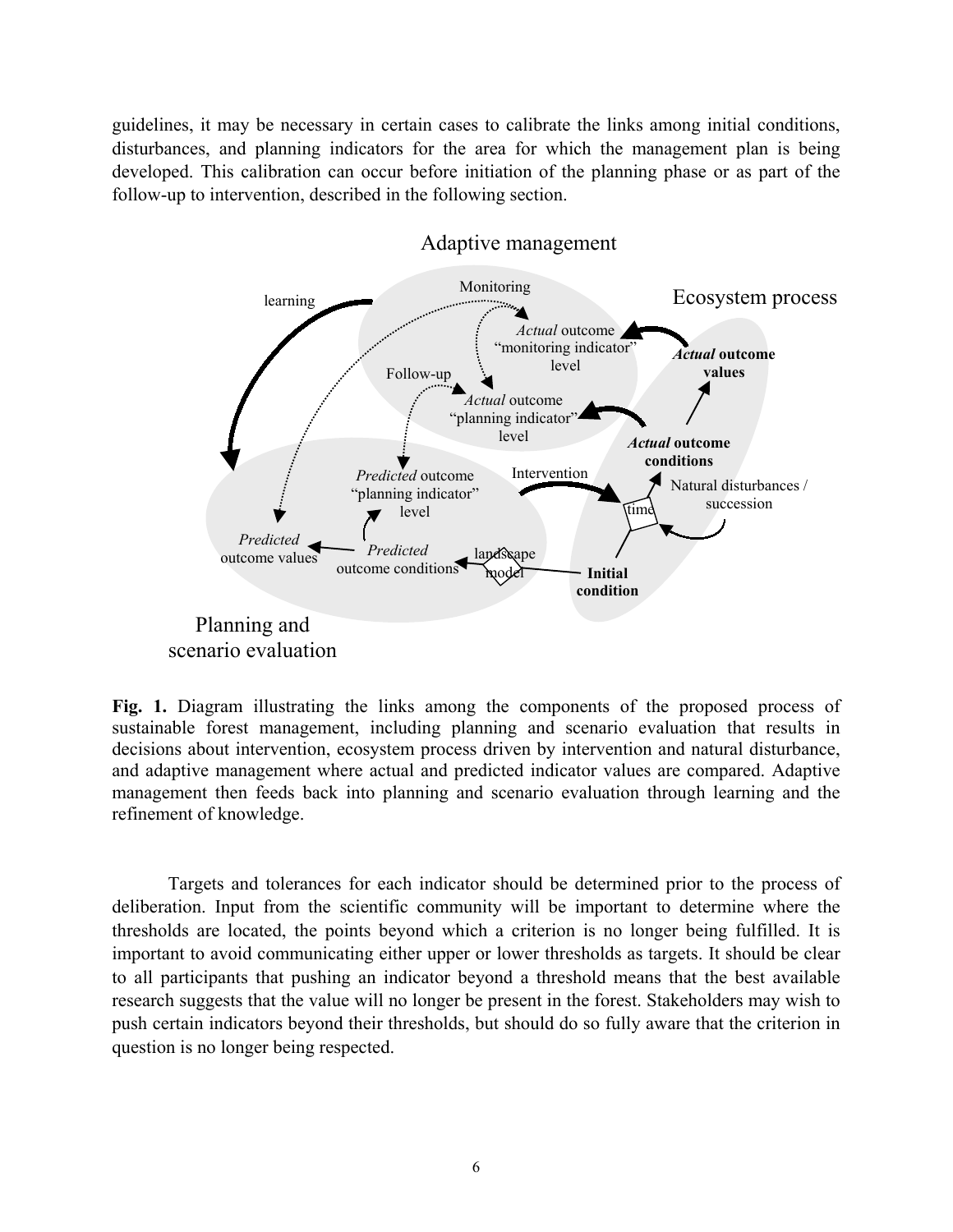In certain cases, the links between forest values and the forest conditions on which they depend are uncertain. In many fields, and in particular for the study of biodiversity, knowledge is only beginning to develop. Therefore, it is sometimes necessary to make assumptions about the links between certain forest conditions and their related forest values (when the link between predicted outcome conditions and predicted outcome values is uncertain, Fig. 1). While we need to be careful in imposing interventions when our knowledge is lacking, management plans can be adapted to maintain certain misunderstood forest values. It would be necessary, however, to verify the outcome in the field. Thus, monitoring indicators, which seek to inform on the status of forest values and determine if the established criteria are being met, come into play after management interventions have occurred. After the implementation of a management plan, monitoring indicators can be measured repeatedly throughout the managed area to test whether the assumptions used in planning were valid, and specifically, if the cultivation of a set of forest conditions yielded the expected forest values (monitoring, Fig. 1). In this way the underlying assumptions that led to the choice of planning indicators and the establishment of thresholds can be validated. Also, if little is known about the processes linking conditions to a given value, monitoring indicator data can be related to other indicator data to develop a better understanding of the processes controlling the forest value (monitoring, Fig. 1). In this way, fundamental ecological research can be inserted into the management process. This type of learning can become part of what many have called adaptive management (Walters 1986), which we discuss further in the following section.

It is crucial that monitoring indicators, as defined here, not be manipulated directly. For example, if forest fragmentation is chosen as a planning indicator of species diversity, and pine marten abundance is selected as a monitoring indicator of species diversity, then pine marten boxes (that provide shelter) should not be installed throughout the landscape<sup>4</sup>. The monitoring indicator data (pine marten abundance) would no longer be serving to verify the link between the forest condition (forest fragmentation) and the value of species diversity.

At the moment, we are not prepared to include socio-economic indicators into the planning process. Although the ecology of forests is closely and inseparably linked to human society, the links between socio-economic indicators and ecological indicators are of a different nature than the links among ecological indicators. Conditions measured by socio-economic indicators are, to varying degrees, controlled by factors outside the landscape under consideration, such as fluctuations of stock markets and government policy. More importantly however, there is little socio-economic research experience in the region and no research results available at this time quantitatively linking society and ecology. Therefore, we propose to begin by monitoring socio-economic indicators and, with time and as the management process evolves, to develop our understanding of the links between ecological and socio-economic indicators. Green-accounting efforts may help to bridge this gap in the future (e.g., Haener and Adamowicz 2000).

 $\overline{\phantom{a}}$ 

<span id="page-11-0"></span><sup>&</sup>lt;sup>4</sup> This is not to say that pine marten abundance should not be promoted directly, but serves merely as an example.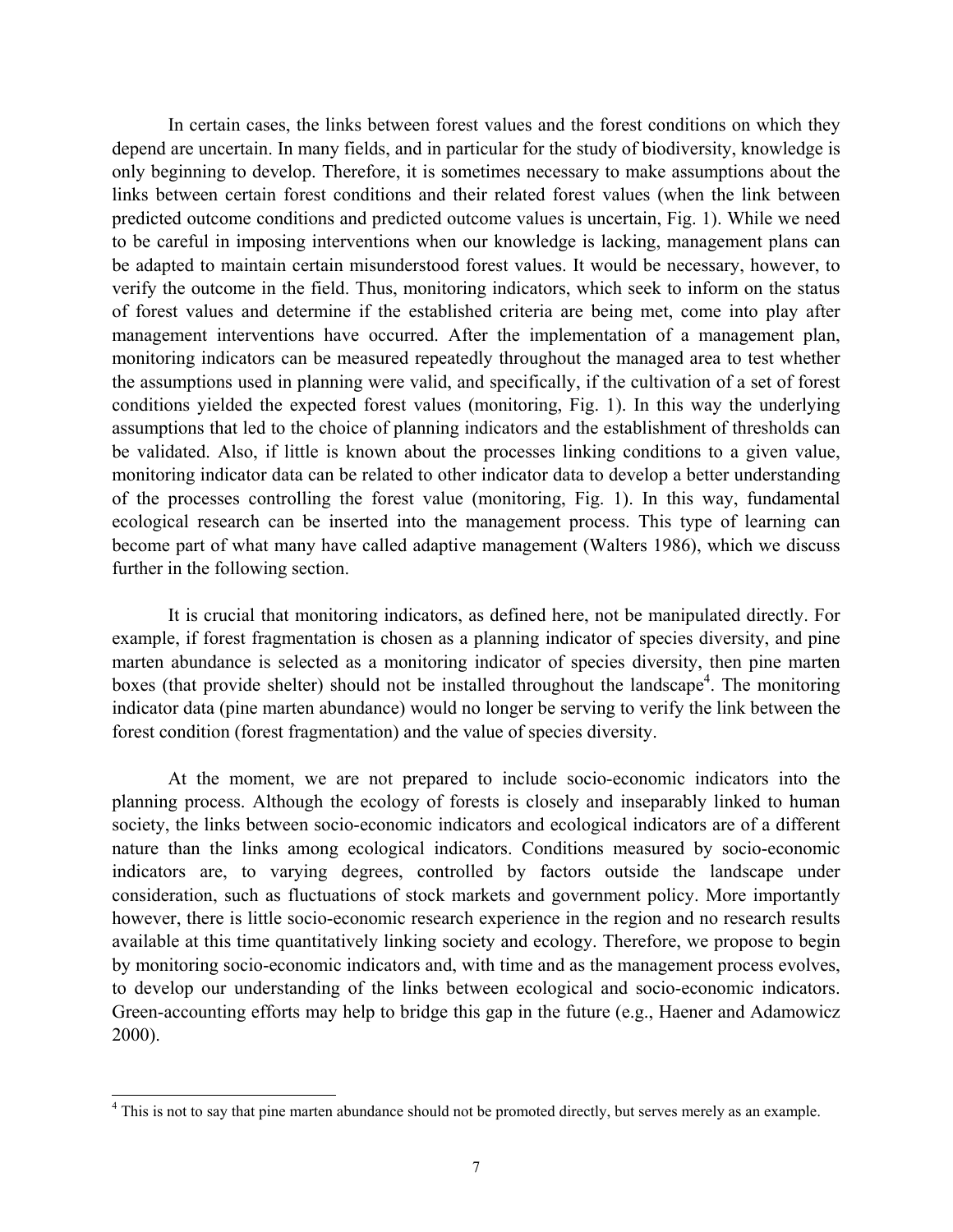For several operational (feasibility and cost) and analytical reasons, we feel it is important, at least initially, to limit the number of indicators. While the selected indicators must adequately inform on the status of the criteria, a restrained number of indicators may help to simplify the discussion surrounding the choice of a management scenario. Also, as we begin to develop the modelling tools for this work, a more solid evaluation of each scenario will result from the use of fewer but better-documented indicators. As participants and modellers gain experience with this type of exercise, the number of indicators may eventually be increased.

The data collected on indicators, if compatible from region to region, can serve to develop an understanding of forest ecosystem processes on a larger scale. Such scaling-up of information can be useful for many purposes, such as developing a greater understanding of threatened and endangered species, policy development, and climate change studies.

As society develops a greater appreciation for the detail of forest values, research needs may become apparent. This type of process may contribute to better management by identifying the gaps in our understanding of how forests provide the values we need and want. By bringing stakeholders together for the planning exercise and throughout the processes of follow-up and monitoring (described further), a need for a better understanding of the impacts of management practices and how forest values interact may become obvious.

# **PROPOSED CRITERIA AND INDICATORS OF SFM FOR THE MAURICIE REGION OF QUEBEC**

Our group proposes indicators that correspond to five criteria. The five criteria deal with the following: 1) biodiversity, 2) aquatic environments, 3) soils, 4) forest productivity, and 5) people. The research projects that led to the development of these indicators were carried out principally in the area of the case study (the Mauricie region), though some of the research was also carried out in other boreal regions of Quebec (Canada). Indicators below followed by a (P) are planning indicators, and indicators followed by a (M) are monitoring indicators.

#### **1. Biodiversity**

Many international institutions have recognized the importance of maintaining the diversity of ecosystems, species, and genotypes, together referred to as biodiversity. Though biodiversity research is only beginning, there would appear to be some amount of consensus among scientists that the long-term viability and productivity of all ecosystems depend on biodiversity. There is, however, much less consensus regarding the means necessary to maintain biodiversity in ecosystems.

The forest characteristics required to maintain biodiversity, and in particular species and genetic diversity, are at the moment difficult to define. Maintaining habitat requirements for all species in any forest ecosystem would be essentially impossible given our limited knowledge of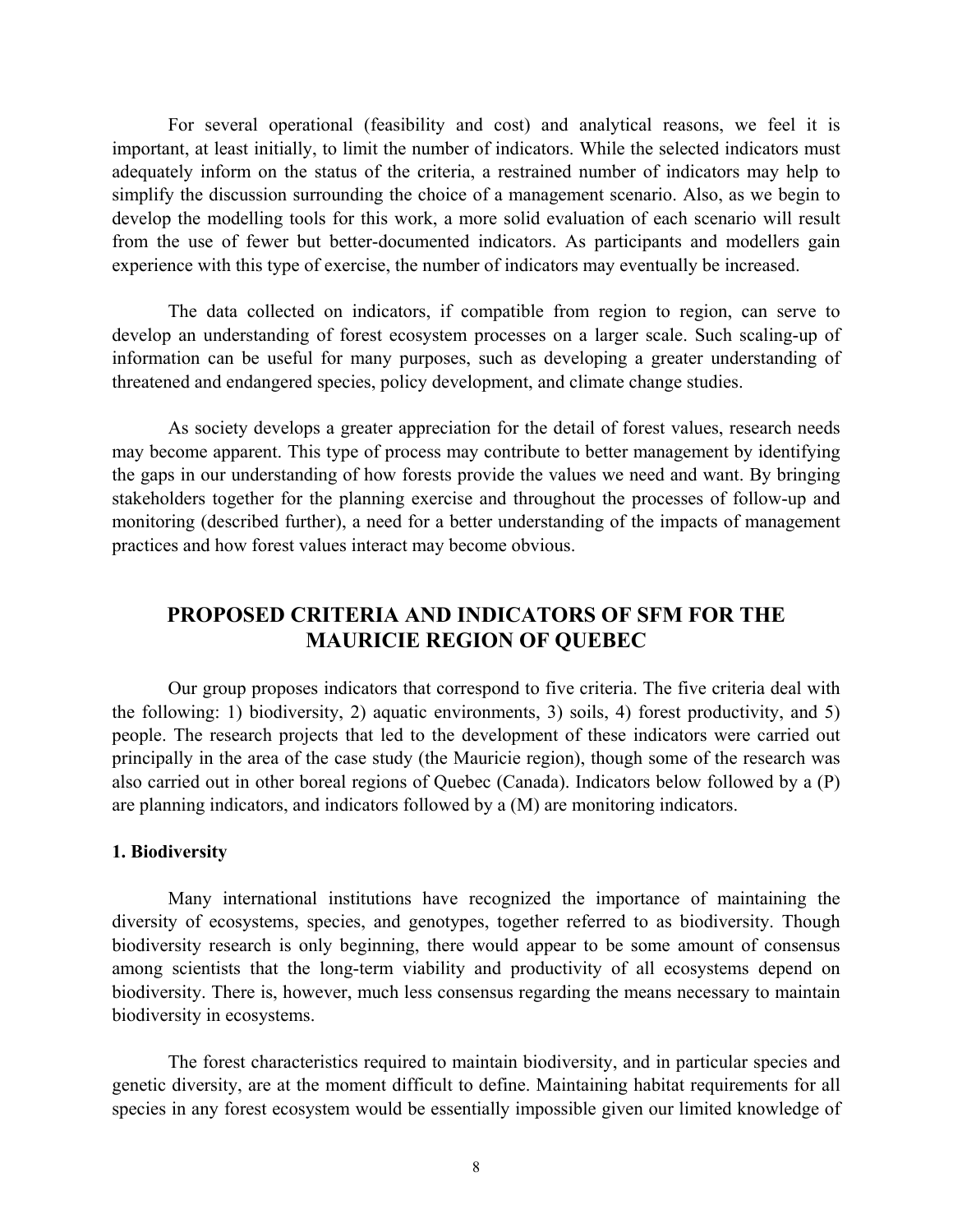species and uncertainty about the habitat requirements of the many species we do know (Franklin 1993). There is a mounting quantity of literature proposing guidelines for the management of natural resources based on observations of natural disturbance regimes (e.g., Landres et al. 1999). Proponents of this approach suggest that biodiversity can be maintained through the maintenance of forest conditions within the range of natural variability. The assumption is made that, since organisms have adapted to disturbances of certain intensities, frequencies, and types, management practices that mimic the conditions encountered in a natural environment will maintain biodiversity. Though there may be much uncertainty surrounding this assumption, we adopt the approach and propose steps to verify its soundness within the process of management. We propose here two criteria for biodiversity: the first, that the diversity of ecosystems be maintained and the second, that the diversity of species be maintained. Maintaining ecosystem diversity is important in itself, but also contributes to the maintenance of the diversity of habitat types required by the communities of forest dwelling organisms. In this way, maintaining ecosystem diversity can help to maintain species diversity; this approach has been referred to as the coarse-filter approach to the maintenance of species diversity (Hunter 1990, Franklin 1993, Seymour and Hunter 1993).

Criterion 1.1 Maintenance of ecosystem diversity

Indicator 1.1.1 Age class structure of the forest (P) Indicator 1.1.2 Species composition of the forest (P)

For any ecosystem where fire is the dominant natural disturbance, knowledge of the fire return interval allows us to define a characteristic natural age class structure for that system (Gauthier et al. 1996, Bergeron et al. 1999) (Indicator 1.1.1). In the same way, it is possible to reconstruct the tree species composition of a landscape based on an understanding of stand dynamics and successional pathways for a given area (Harvey et al., in press) (Indicator 1.1.2). Setting species composition objectives at the landscape level provides flexibility in meeting composition objectives. Instead of imposing strict composition objectives on each stand, a landscape with the desired species composition can be more efficiently obtained by applying alternative silvicultural methods based on knowledge of natural successional dynamics and their interactions with ecological characteristics (such as parent material, slope, and aspect) (Kneeshaw et al. 2000b).

Criterion 1.2 Maintenance of species diversity

Indicator 1.2.1 Road density (P) Indicator 1.2.2 Configuration of the forest (P) Indicator 1.2.3 Structure and abundance of the avian community (M)

Roads have been shown to have an important influence on forest dwelling organisms through their fragmentation of the landscape and by permitting access for hunting and fishing. (Brocke et al. 1990). Road density (length of road by unit area) is a forest condition influencing species diversity that can be controlled through management, making it a suitable planning indicator for biodiversity (Indicator 1.2.1). Following the natural disturbance theory, we have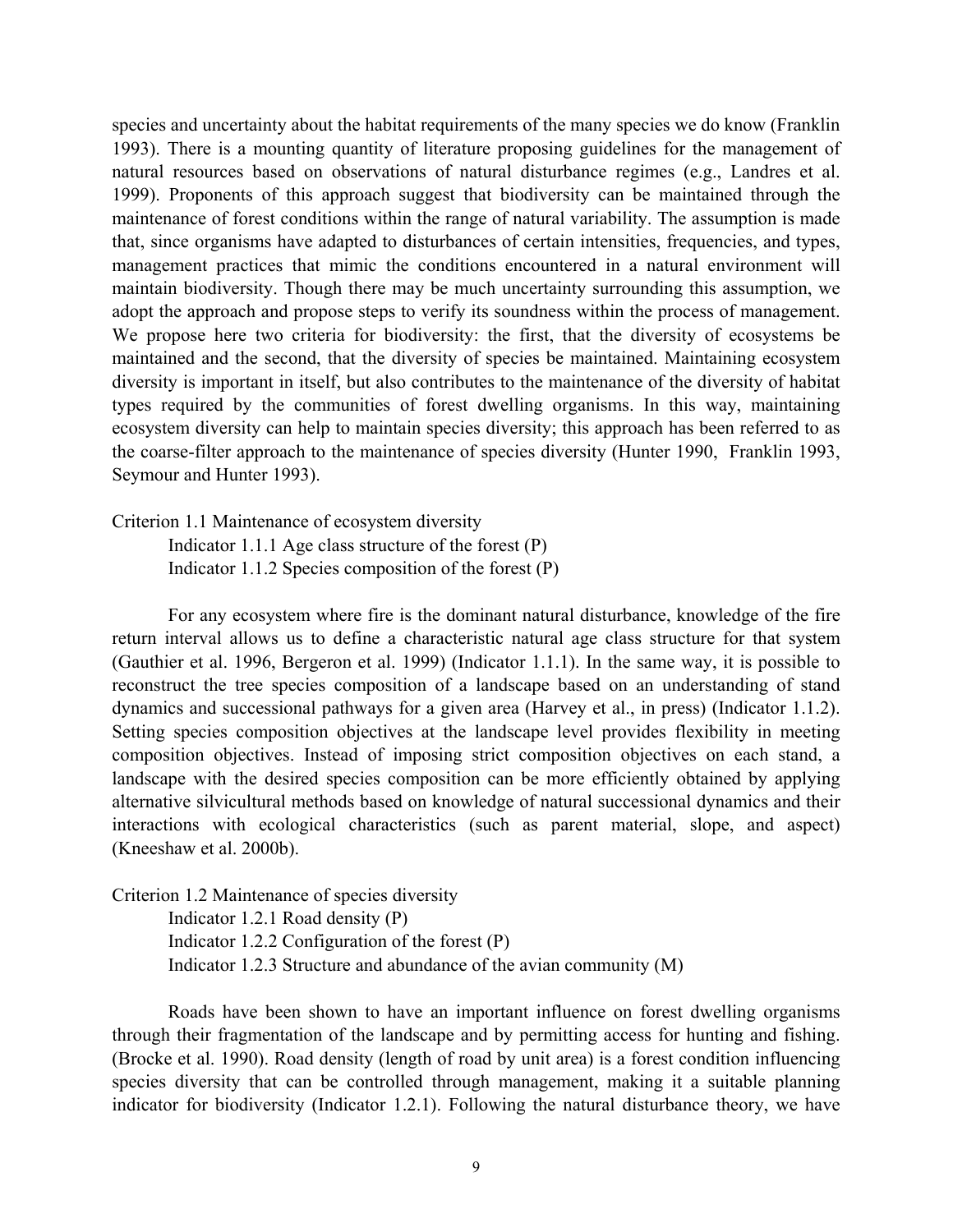also chosen the configuration of the forest as an indicator of species diversity (Indicator 1.2.2). The assumption, as described above, is that maintaining the distribution of recently disturbed and mature forested sites in a spatial arrangement similar to that obtained following wildfire will help to maintain the diversity of species that live within the forest landscape (Fig. 2). In the years that follow intervention it will be crucial to verify the assumptions made under the natural disturbance theory. Hence, we propose the monitoring of avian communities as part of the monitoring process (Indicator 1.2.3). Birds represent 70% of vertebrate species in forest ecosystems and have demonstrated sensitivity to disturbance at the stand level, as well as to cumulative disturbances at the landscape level (Drapeau et al. 2000). Bird communities are relatively easy to inventory and represent the responses of many species rather than one or a few. Furthermore, since we have some understanding of the habitat requirements of many forest birds, it would be possible to interpret the indicator data, and relate forest conditions to the abundance of particular species.



**Fig. 2.** Example of two recently disturbed areas. The area disturbed by fire (left) contains 11 km of inner perimeter, while the area disturbed by harvesting (right) contains only 2 km of inner perimeter. From Kneeshaw et al*.* (2000b).

#### **2. Aquatic environments**

Water quality is important for the health of humans and other organisms. Contaminants, such as mercury, that are leached into lakes and streams can contaminate drinking water and aquatic environments. Other characteristics of water quality such as nutrient concentrations and transparency can greatly affect the productivity and function of aquatic ecosystems.

Critrion 2.1 Maintenance of water quality

Indicator 2.1.1 Ratio of disturbed watershed area to lake volume (P) Indicator 2.1.2 Dissolved organic carbon (DOC) concentration (M) Indicator 2.1.3 Light attenuation (M)

The works of Carignan et al. (2000) have quantified the relationship between the area of a watershed that is disturbed and key characteristics of water quality. The water's light extinction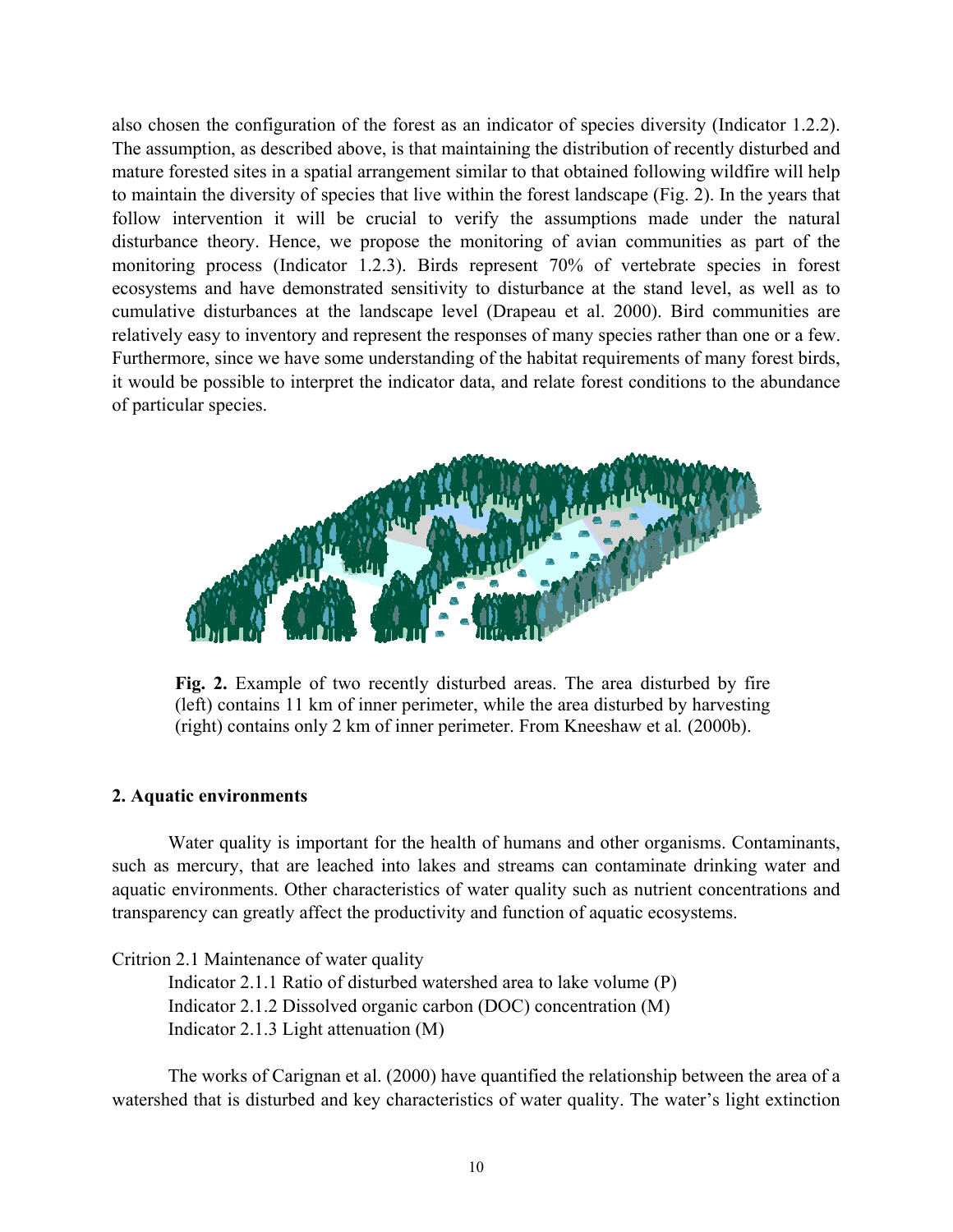coefficient and the concentrations of phosphorus and dissolved organic carbon (DOC), the latter a vector of mercury in aquatic systems, increased with an increasing ratio of disturbed area to lake volume (Fig. 3) (Indicator 2.1.1). Hence, it is possible to predict the values taken on by the descriptors of water quality following a given level of disturbance by harvesting. Stakeholders may then wish to maintain predicted levels within the range of natural variability.



**Fig. 3.** Light attenuation in lake water as a function of the ratio of disturbed area to lake volume. From Carignan et al*.* (2000). Values of light attenuation resulting from fire (clear circles) indicate the range of natural variability.

The monitoring of water quality is important to ensure that operations yield the anticipated results. Therefore, we propose that water quality be monitored with two monitoring indicators: DOC concentration (Indicator 2.1.2) and light attenuation (Indicator 2.1.3) in lake water. The data for these indicators are relatively easy to collect and can contribute to the refinement of the modelling of aquatic environment planning indicator (Indicator 2.1.1).

#### **3. Soils**

The maintenance of soil fertility is essential for the function of forest ecosystems. When trees are harvested, important quantities of biomass and associated nutrients are exported from the site. With time, certain elements can be replaced through biotic and abiotic processes (Brady 1999). In order to maintain long-term soil fertility, it is essential that exports of nutrients in biomass and other losses not exceed the quantities of nutrients supplied to the ecosystem through the weathering of minerals and atmospheric inputs.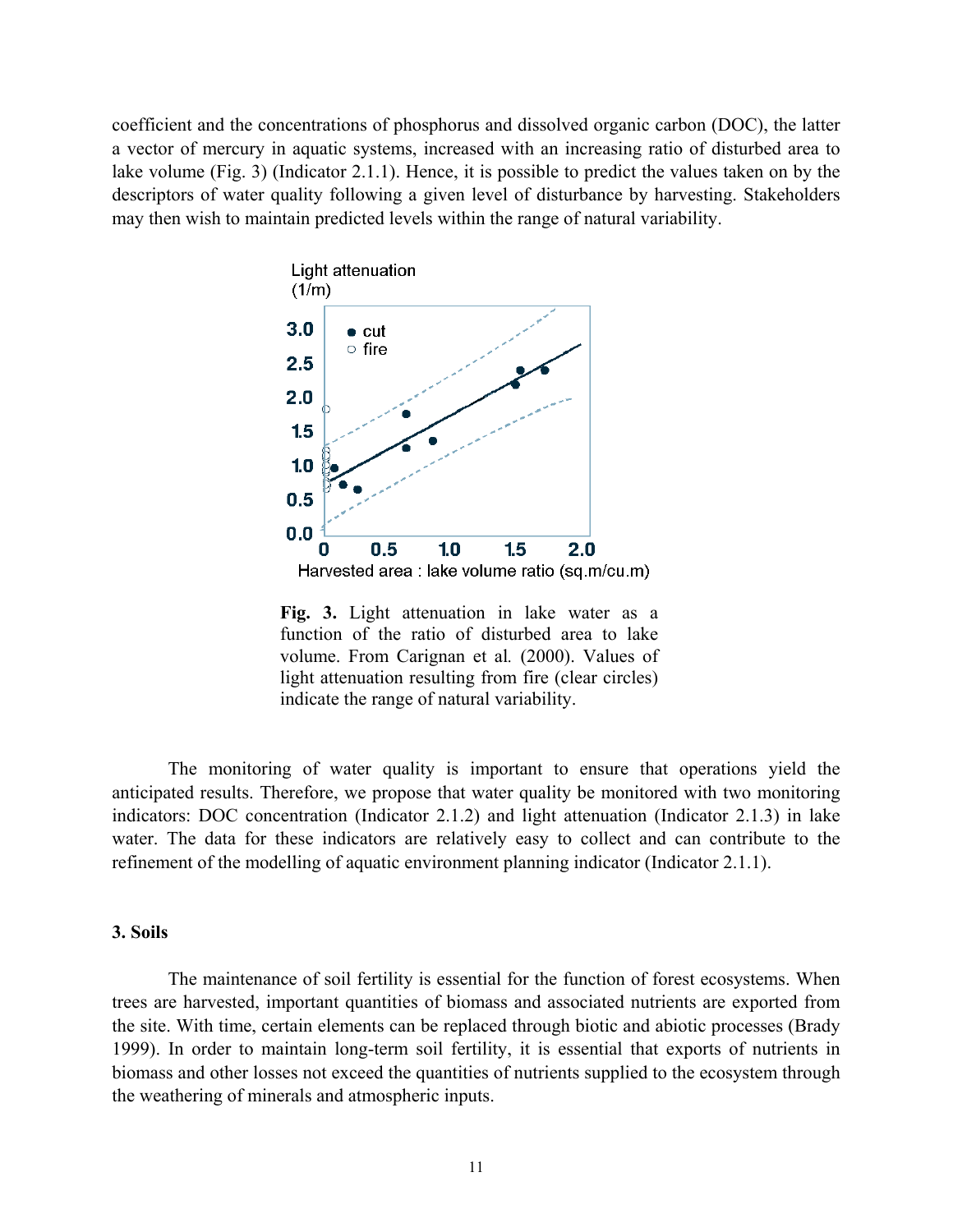Criterion 3.1 Maintenance of soil nutrient budgets

Indicator 3.1.1 Rotation period, parent material, site index, stand type, and harvesting method (P)

Previous work in the boreal forest of Quebec has indicated that, particularly when using whole tree harvesting, long-term soil nutrient deficits can be incurred on certain sites if the rotation period is too short (Paré and Munson 2000) (Fig. 4). These research results can be applied to the management process in order to determine the minimum rotation period on a given site type (where type is based on site index, tree species, stem density, and surficial geology) that will not result in nutrient deficiencies, under a certain harvesting method (Indicator 3.1.1).



**Fig. 4.** Mean annual Mg net gains in soil (excluding harvesting) and net losses from harvesting for a high density spruce stand with 18m site index over a thick till. For whole-tree harvesting, if the rotation is too short (less than approximately 75m), mean annual losses are greater than net gains, resulting in a Mg deficiency. From Paré and Munson (2000).

#### **4. Productivity of forest ecosystems**

The maintenance of long-term forest productivity is one of the key elements for the sustainability of forest management. The renewal of the forest resource depends on the regeneration of stands after harvesting, either naturally or by plantation, and the growth of the appropriate mix of tree species following establishment. If species composition (Indicator 1.1.2) and age class structure (Indicator 1.1.1) at the landscape level are identified as important planning indicators of biodiversity, then stocking and species composition objectives at the stand level must be linked to these landscape level biodiversity objectives. Current regulations in Quebec dictate that harvested sites must regenerate with the same species composition as before harvesting. However, natural forests are constantly changing. For example, in many regions of boreal Quebec, aspen stands naturally develop into mixed stands, which gradually evolve into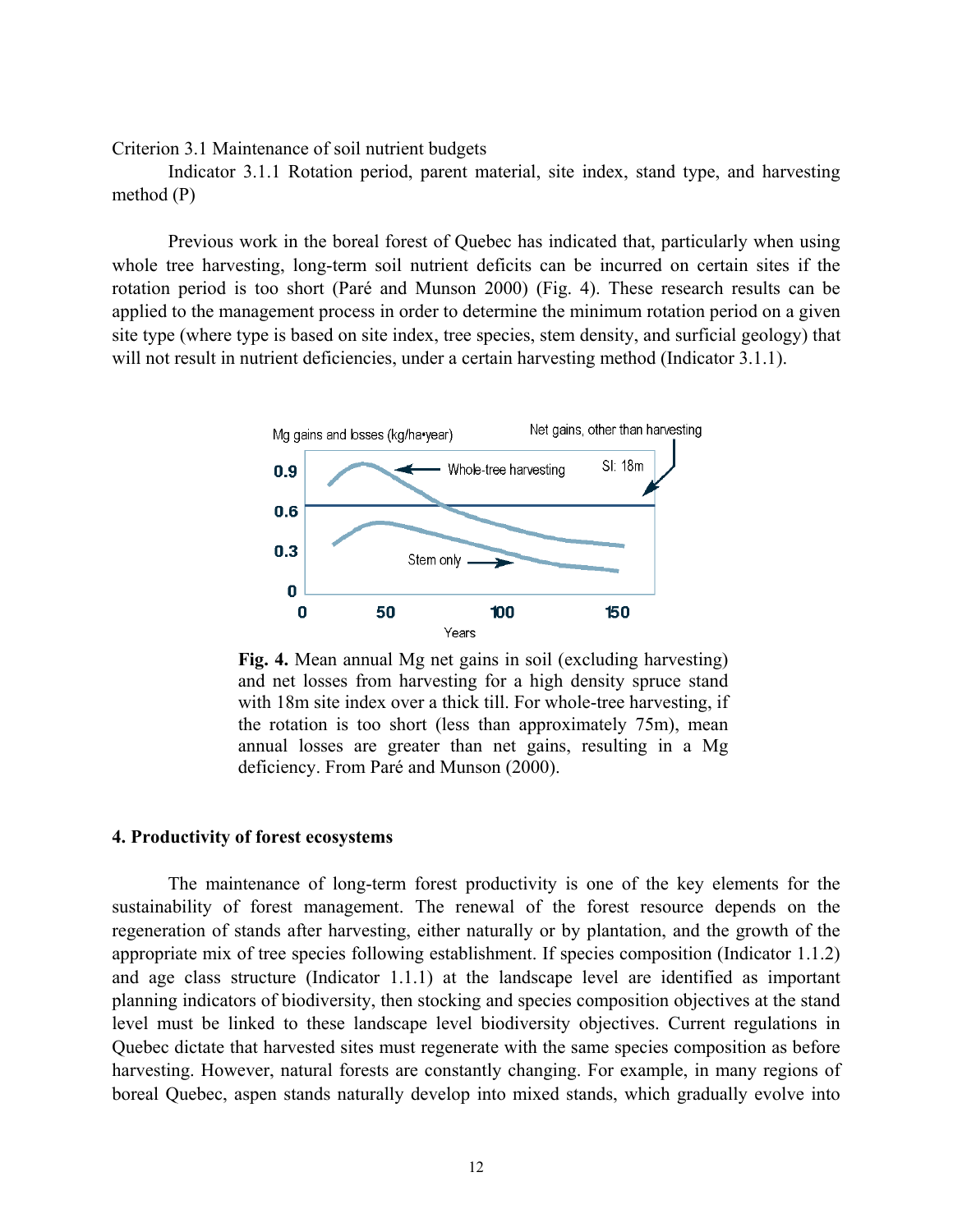conifer stands with time (Bergeron 2000, Kneeshaw and Bergeron 1998). By formulating regeneration objectives at the landscape level rather than stand by stand, greater flexibility can be achieved in meeting those objectives.

Criterion 4.1 Appropriate stocking and composition of disturbed sites

Indicator 4.1.1 Microsite distance to seed tree (P) Indicator 4.1.2 Age and species of seed tree (P) Indicator 4.1.3 Proportion of exposed mineral soil (P) Indicator 4.1.4 Stocking rates of disturbed sites (M)

By applying knowledge of the autecology of tree species it becomes possible to manipulate the regeneration of disturbed sites (Greene et al. 2000). For example, by knowing the distance from a given microsite to the nearest seed tree and the species of that seed tree, it is possible to derive the most likely future species composition of that microsite. If a given species regenerates by wind dispersed seed and the distance from the nearest seed tree and a given microsite is too great, then natural regeneration will be insufficient (Fig. 5). At the time of planning then, the distance to and species of the nearest seed tree (Indicators 4.1.1 and 4.1.2) can be used to derive the future composition of regenerating microsites<sup>[5](#page-17-0)</sup>. Also, since the exposure of mineral soil facilitates the germination of the seeds of certain species, the proportion of exposed mineral soil (Indicator 4.1.3) is a useful planning indicator of regeneration. In order to monitor the regeneration of stands, the stocking rate of disturbed sites should be measured (Indicator 4.1.4) to ensure that regeneration is occurring as had been anticipated.



**Fig. 5.** Example of distance from seed trees and probabilistic seed dispersal effects on natural regeneration of a disturbed site. From Kneeshaw et al*.* (2000b).

<span id="page-17-0"></span><sup>&</sup>lt;sup>5</sup> The size of the microsite for which regeneration may be predicted will be limited by the pixel size used during modelling. In certain cases, if the pixel size is close to the harvesting block size, average distance to seed tree should be inferred from block size.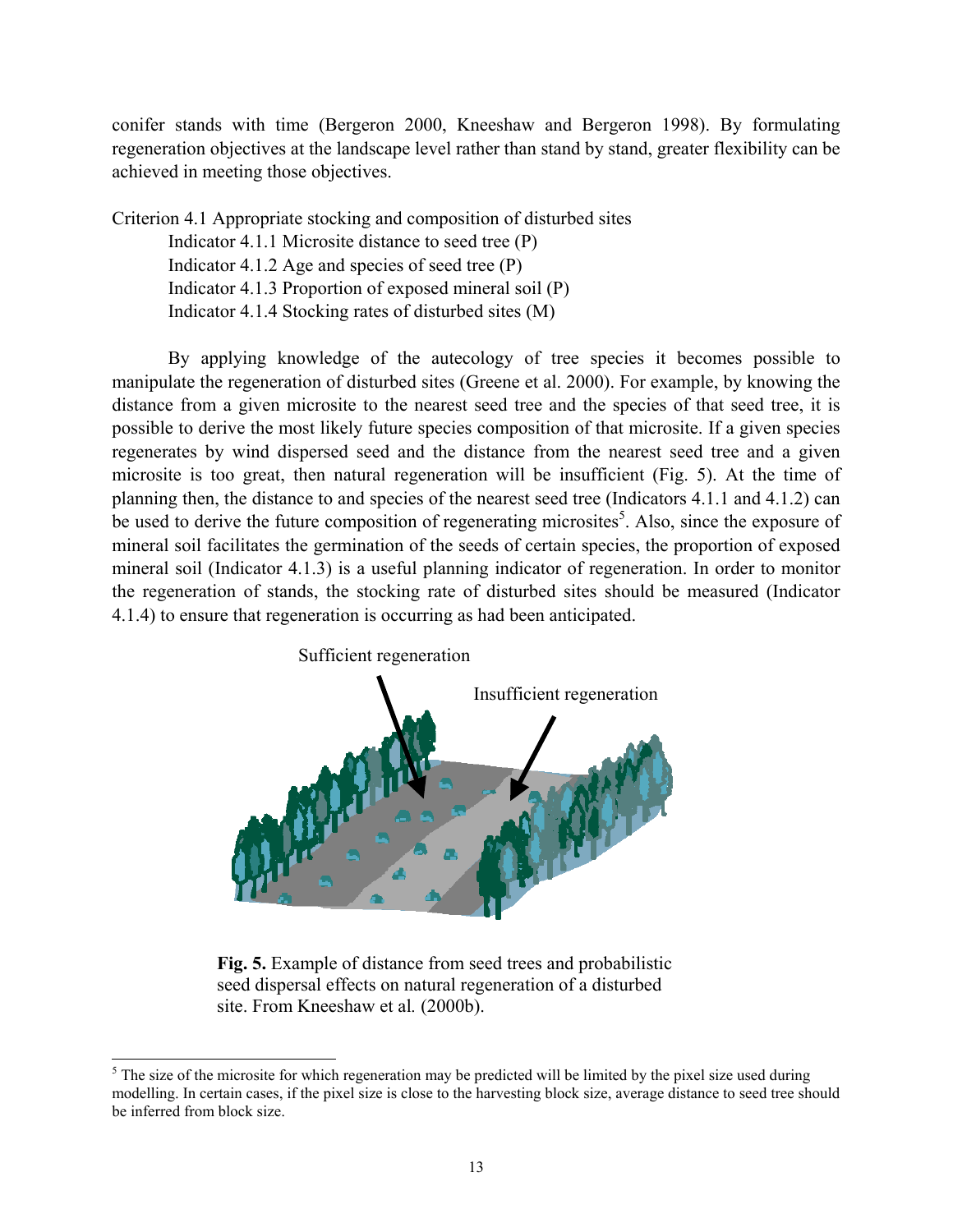#### Criterion 4.2 Maintenance of growth rates

Indicator 4.2.1 Total and incremental stem height and diameter growth of trees (M)

Once regeneration has been established, it is important to monitor the development of the stand. Stem height and diameter (Indicator 4.2.1) is easily measured in the field and, for seedlings and saplings, is strongly linked to overall vigour (Ruel et al. In press). Furthermore, since the determination of annual harvestable volume relies on estimates of current volumetric growth increment and since height and diameter growth increment of stems is strongly related to stem volume increment, this indicator may be useful to verify the appropriateness of current harvesting rates.

#### **5. People**

The sustainability of forest resources strongly influences the sustainability of forest dependant communities. Conversely, there is mounting evidence that the sustainable management of these resources depends on the sustainability of those same communities (Hoff 1998). Thus, sustainable management practices maintain the forest values on which communities depend, dependence on a resource coupled with a sense of responsibility leads to community stewardship, and stewardship of a resource leads to more sustainable management. Therefore, community sustainability must be addressed when considering the sustainability of forest management. Sustainability within communities can be promoted by the maintenance of two complementary components: long-term economic prosperity and social cohesion. Long-term prosperity can maintain the economic wealth and standard of living within communities, but alone cannot ensure the resilience of communities in the face of change brought on by the globalization of the economy and the modernization of industry and commerce. In order for communities to remain adaptable and resilient, the social fabric of communities must be maintained. Our understanding of social cohesion does not require uniformity of opinion or adherence to established cultural norms. Rather, we promote a concept of social cohesion that nurtures individuality and personal freedom, and allows for social evolution. It is our conviction that this kind of social cohesion will contribute to the development of a sense of belonging and stewardship within the community.

As mentioned previously, we are not prepared at this time to include in the modelling exercise planning indicators of socio-economic sustainability. Therefore, all our socio-economic indicators are monitoring indicators. As an understanding of the role of forest management decisions on the long-term sustainability of social and economic systems develops, it may become possible to include these elements into the modelling and scenario evaluation exercise. For economic indicators, it is important that the social context of the measurements be considered when interpreting indicator data. Though we have striven to produce meaningful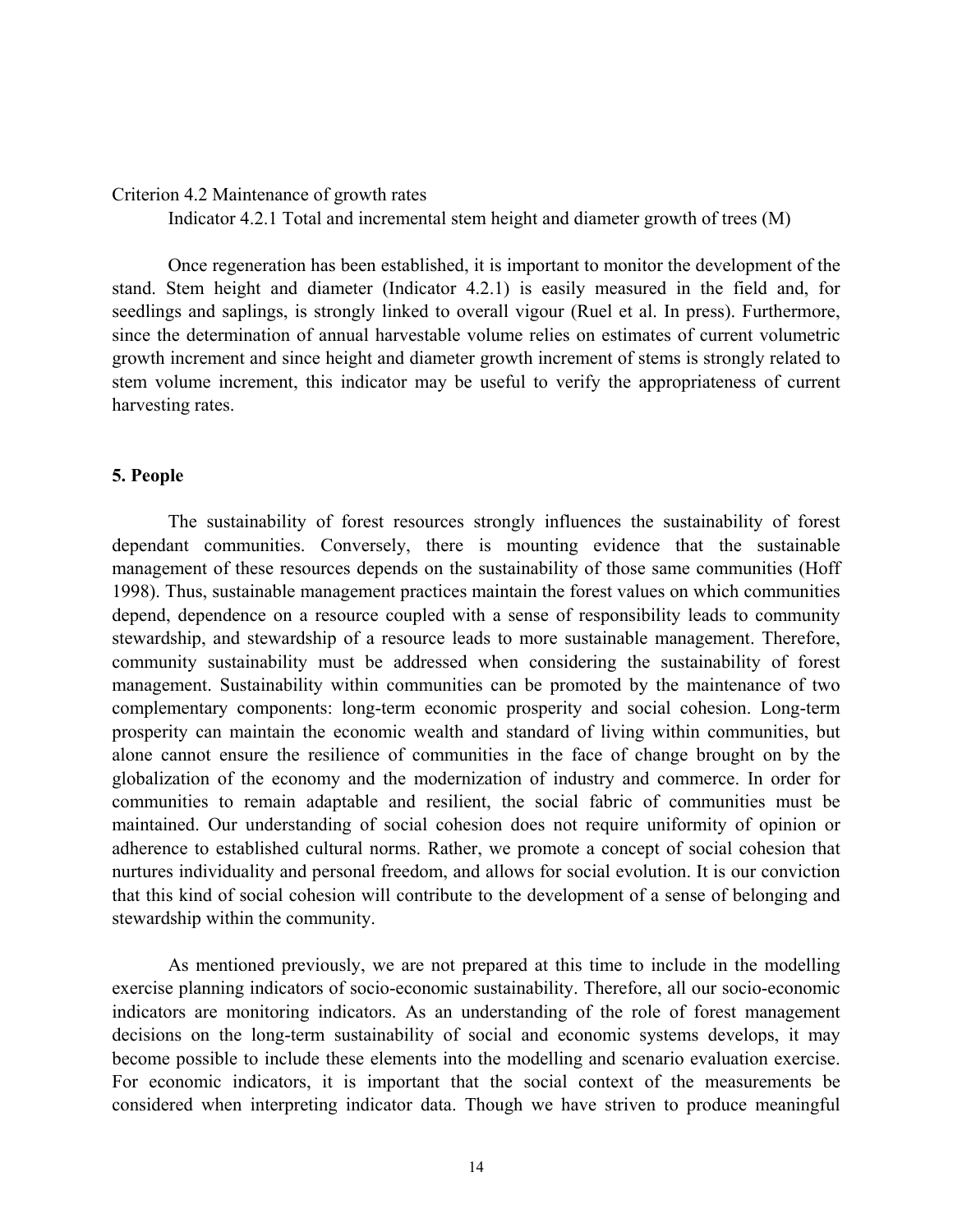economic indicators, there are many social factors that should influence the interpretation of economic indicator data. For example, though the number of jobs within a community is important, the quality of the working environment and fairness of compensation are as important in determining whether or not conditions are improving within the community. As with biophysical indicator data, if provisions are made for the scaling-up socio-economic indicator data, the development of sustainability within communities could be studied on a larger scale.

#### Criterion 5.1 Maintaining social cohesion

Indicator 5.1.1 Number of forest-users' groups involved in process (M)

Indicator 5.1.2 Number of training programs linking schools with local forest industry (M)

Indicator 5.1.3 Acceptability of forestry practices (M)

While participatory decision-making in forest management can generate conflict, the sustained involvement of community groups can lead to improved relations within the community (Frear 1973, Wagar and Folkman 1974, Sample 1993, Singleton 2000). We propose that monitoring the number of community groups involved in the decision-making process (Indicator 5.1.1) will inform on the potential for the resolution of conflict and social learning within the community. The development of skills for forestry related work might also contribute to improved social cohesion by developing rewarding job opportunities within the community. By developing training programs that seek to improve the employability of workers within forestry-related industries (Indicator 5.1.2), communities may improve their ability to adapt to change in the industry. Finally, we propose that monitoring the acceptability of forest practices (Indicator 5.1.3) may help to gauge the success of the public participation and adaptive management processes within the community. We propose that the information for this indicator be collected through surveys within the community at the time of the renewal of the management plan (which occurs every five years in Quebec). These surveys should seek to document the community members' perceptions of, for example, forest harvesting operations, road building, processing, and the public participation process itself.

Criterion 5.2 Maintaining long-term prosperity

 $\overline{\phantom{a}}$ 

Indicator 5.2.1 Number and proportion of direct jobs from the forest industry (M) Indicator 5.2.2 Corrected mean household revenue (M) Indicator 5.2.3 Mean coverage ratio of local forestry-related businesses (M)

As with biodiversity, more diverse economic systems possess a greater ability to adapt. Monitoring economic diversity within communities can therefore inform those interested in long-term regional planning of the evolution of the community's ability to deal with change. By monitoring both the number of direct jobs<sup>[6](#page-19-0)</sup> from forestry and the proportion of these direct jobs

<span id="page-19-0"></span><sup>&</sup>lt;sup>6</sup> Direct jobs are defined here as jobs involving work in extraction, transportation, or transformation of wood or wood fiber products.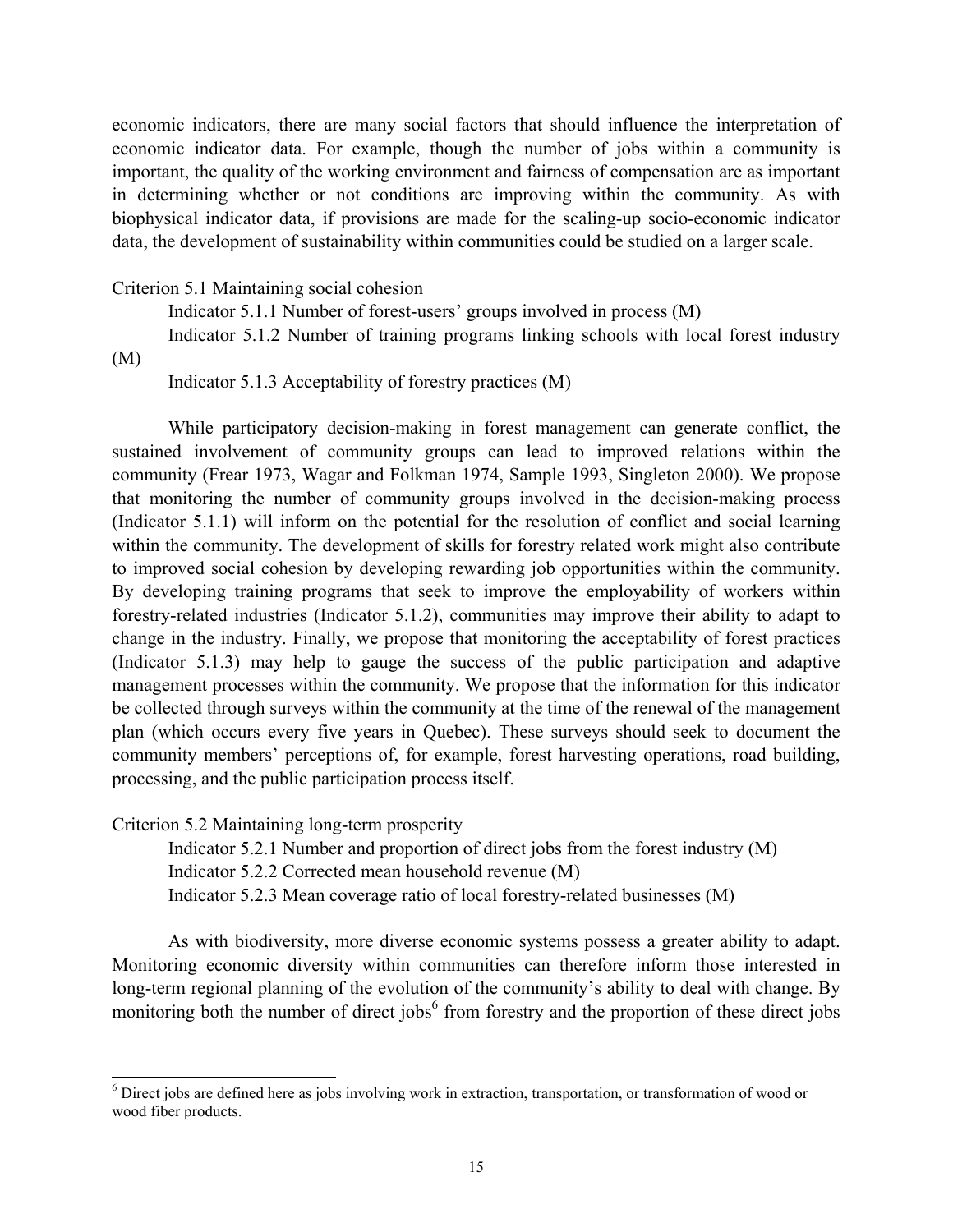to the total number of forest related jobs<sup>[7](#page-20-0)</sup> (Indicator 5.2.1), the importance for and reliance of communities on the forest industry can be studied. For example, if the proportion of direct jobs decreases while numbers remain constant, then the community is moving away from its dependence on the forest industry. We would expect a more unstable economic environment if numbers of direct jobs increased while the proportion increased. In order to document the relationship between ecological and other socio-economic indicators and a more direct measurement of prosperity, we propose an indicator of mean household revenue, corrected for the regional cost of living and economic inflation (Indicator 5.2.2). While diversity in the economic base is important, the viability of the diversifying businesses can also inform on the potential for long-term prosperity. Hence, we propose to include the mean coverage ratio $8$  of local forestry related businesses (Indicator 5.2.3) as an indicator of long-term prosperity.

# **THE MANAGEMENT TOOL AND TRACKING INDICATORS THROUGH TIME**

A tool for decision-making in SFM must allow managers and stakeholders to take into account all ecosystem values judged to be of importance. In order for such a tool to be useful, it should permit a study of the implications of any given management plan in terms of these ecosystem values. It is crucial that, with the management tool, the long-term implications of a plan be interpretable by stakeholders. Since these forest values are inextricably linked to the condition of the forest (Erdle and Sullivan 1998), the tool should model the dynamics of forest conditions in order to derive the predicted state of forest values. Ecosystem structure and function result from both anthropogenic disturbances (such as forestry and recreation) and natural disturbances (including pest outbreaks, windthrow, and wildfire). Therefore, an ecosystem management tool must integrate anthropogenic and natural disturbance processes with the initial condition of the forest in order to predict potential future conditions. Furthermore, since the spatial arrangement of forest components influences the behaviour of certain ecological phenomena (such as wildfire and regeneration by seed) and is crucial for the evaluation of certain indicators (forest fragmentation, for example), the model must be spatially explicit. That is, the model must take into account the spatial arrangement of forest components and the role of proximity in ecological process. The modelling tool should provide the means to investigate and compare both the short- and long-term impacts of various harvesting scenarios at the landscape scale, given the occurrence of natural disturbance.

Such a tool requires that, prior to the planning phase, relationships among forest conditions and forest values, as well as their interactions with disturbance, be elucidated. This implies considerable research effort in order to characterize and parameterize natural disturbance regimes, identify the ecological factors that affect the forest values of interest, and determine the

 $\overline{\phantom{a}}$ 

<span id="page-20-0"></span><sup>&</sup>lt;sup>7</sup> We include in forest related jobs, indirect jobs from forestry as well as other jobs that depend on the forest, such as jobs in eco-tourism and recreational hunting and fishing.<br><sup>8</sup> the ratio of net profits (revenue – costs, before taxes and debt payments) to the sum of interest payments and

<span id="page-20-1"></span>repayment of principal.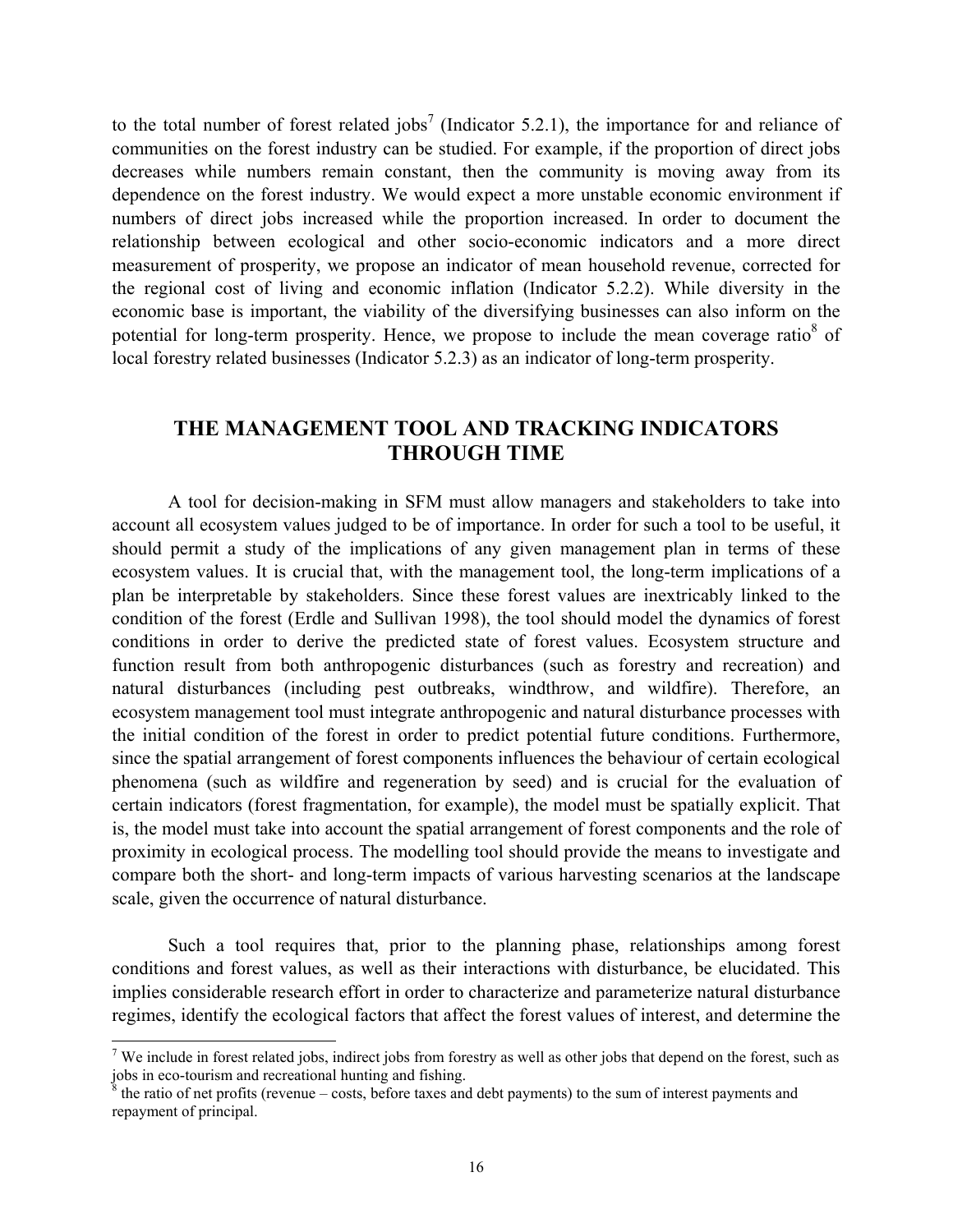impacts of various management practices on short- and long-term forest conditions. Also, the results from various fields of study must be pulled together into one integrated body of knowledge, and translated to the appropriate spatial (stand, landscape, watershed) and temporal (five years to one or several hundred years) scales. Research results will be applied more effectively if causality is expressed in terms of variables for which information is already available in numeric format, such as data contained in government or industry databases (e.g., topography, soil, forest cover-type). Causality will be difficult to integrate into the model if it is expressed in terms of variables that are unavailable, and difficult or prohibitively expensive to measure. Also, it must be possible to express causality in terms of maps and spatially explicit rules. Research results must also be relevant to the area for which plans are being prepared, which may require that some research be conducted in the area under consideration.

To facilitate the process of SFM while taking into account the considerations described above, we have been developing a forest disturbance model for the study area using the SELES (Spatially Explicit Landscape Event Simulator) spatio-temporal modelling tool (Fall and Fall in press). SELES is a flexible simulation language that is useful for the design of forest disturbance models that can incorporate important ecological processes and diverse harvesting strategies as well as the constraints of planning indicators. SELES offers a range of model elements and tools needed to define a landscape disturbance model. The user, by selecting the appropriate tools, can translate a conceptual model into a computer model by focussing on the main model features without having to be concerned with the detail of computer programming. Since the language of SELES is specific to landscape modelling, the assumptions made about process remain explicit and evident in the model specifications. It is thus easier to verify and gain confidence in such transparent models than so-called "black box" models (where the assumptions made about process become buried into the programming code). This is especially important for models attempting to support public participation processes for natural resource management, given the high level of uncertainty in our understanding of certain natural processes and the potentially diverse backgrounds of participants. By allowing modellers to focus on the ecological features of a model, SELES allows rapid implementation of models that are custom-designed to address the appropriate questions.

In order to adequately simulate landscape dynamics and relate these to planning indicators within SELES we require information at many spatial scales (Fig. 6) and process submodels to integrate this multiple-scale information through time. Information contained in GIS systems can be linked to SELES in order to obtain information on static forest conditions (such as geology, drainage, topography, site index, and watershed boundaries) as well as certain dynamic forest conditions (e.g., stand age, species composition, and disturbance history). Other information on dynamic forest processes, such as characterizations of the wildfire regime and the effects of harvesting, must be obtained through research and then developed into the process submodels. These sub-models define how the initial forest conditions change through time as a function of natural and anthropogenic disturbances, succession, and the interactions among these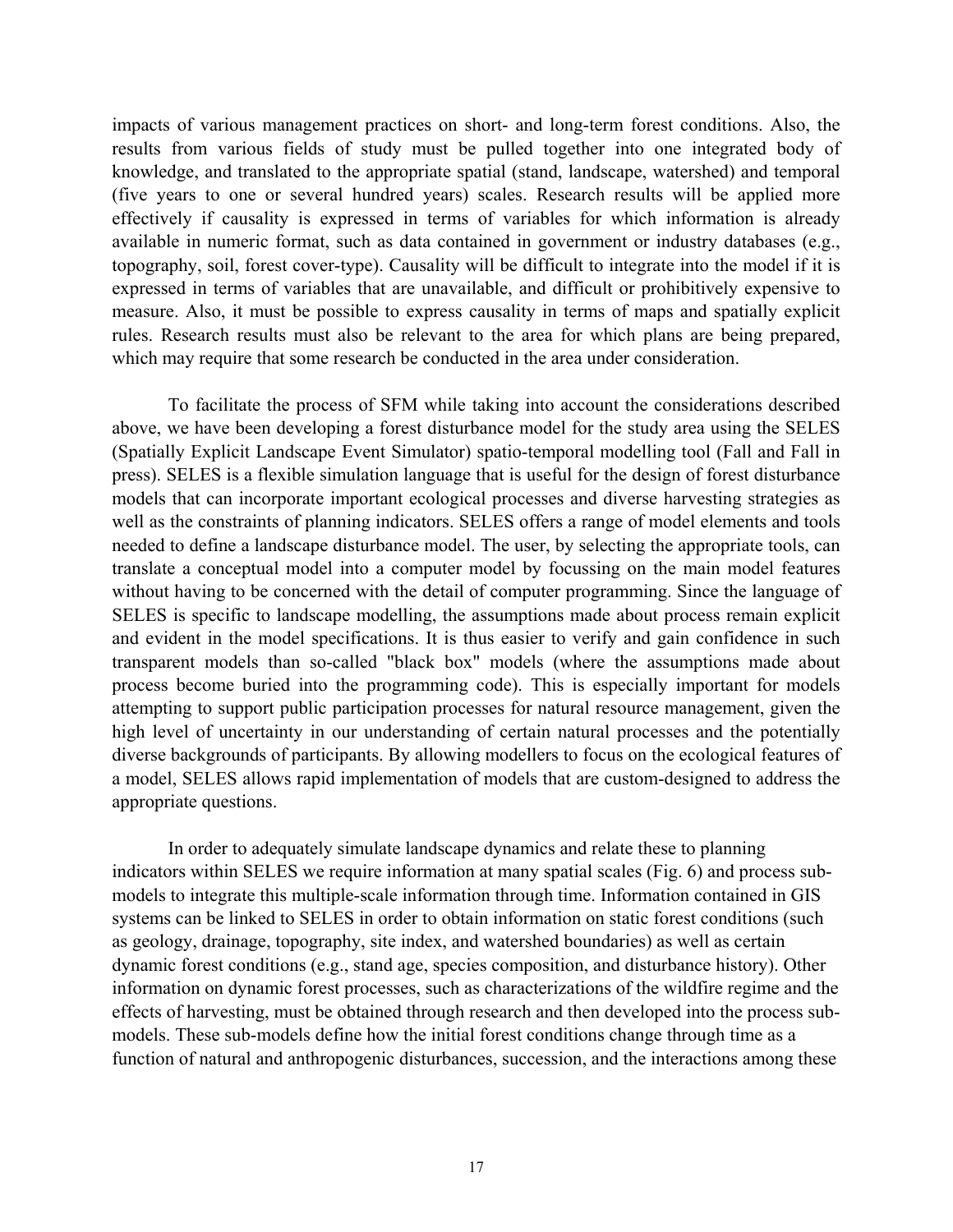

**Fig. 6.** Information requirements of the landscape modeling / decision-making tool for the planning phase, with the scale at which the information must be recorded (for forest conditions) or derived (for disturbances). Data is needed at different spatial scales in order to predict the impact of management practices and natural disturbance on forest conditions and corresponding planning indicators.

processes and existing landscape structures. In our landscape model, we have implemented management, wildfire, and succession processes as sub-models, which interact through their links with the dynamic forest conditions, and track the age-class structure indicator. Initial forest coverage was obtained by the SIFORT database (Pelletier et al. 1998). We present here the results of three scenarios: the Quebec status quo (clearcut harvesting of stands with a fixed rotation period of 100 years), an age-class driven harvesting scenario proposed by Burton et al. (1999), and the mosaic scenario (essentially, a two pass harvesting schedule) (Fig. 7). For all three scenarios, the annual harvesting target was set at 0.65% of the productive forest area. These examples illustrate, for example, how the mosaic scenario, which leaves behind after the first pass more mature forest than the status quo (data not shown), results in the same age class structure as the status quo after 200 years. The different strategies also lead to varying degrees of dispersal and aggregation of the different age classes. The issue of *landscape legacies* is highlighted by our preliminary findings. The cumulative impacts of past disturbance and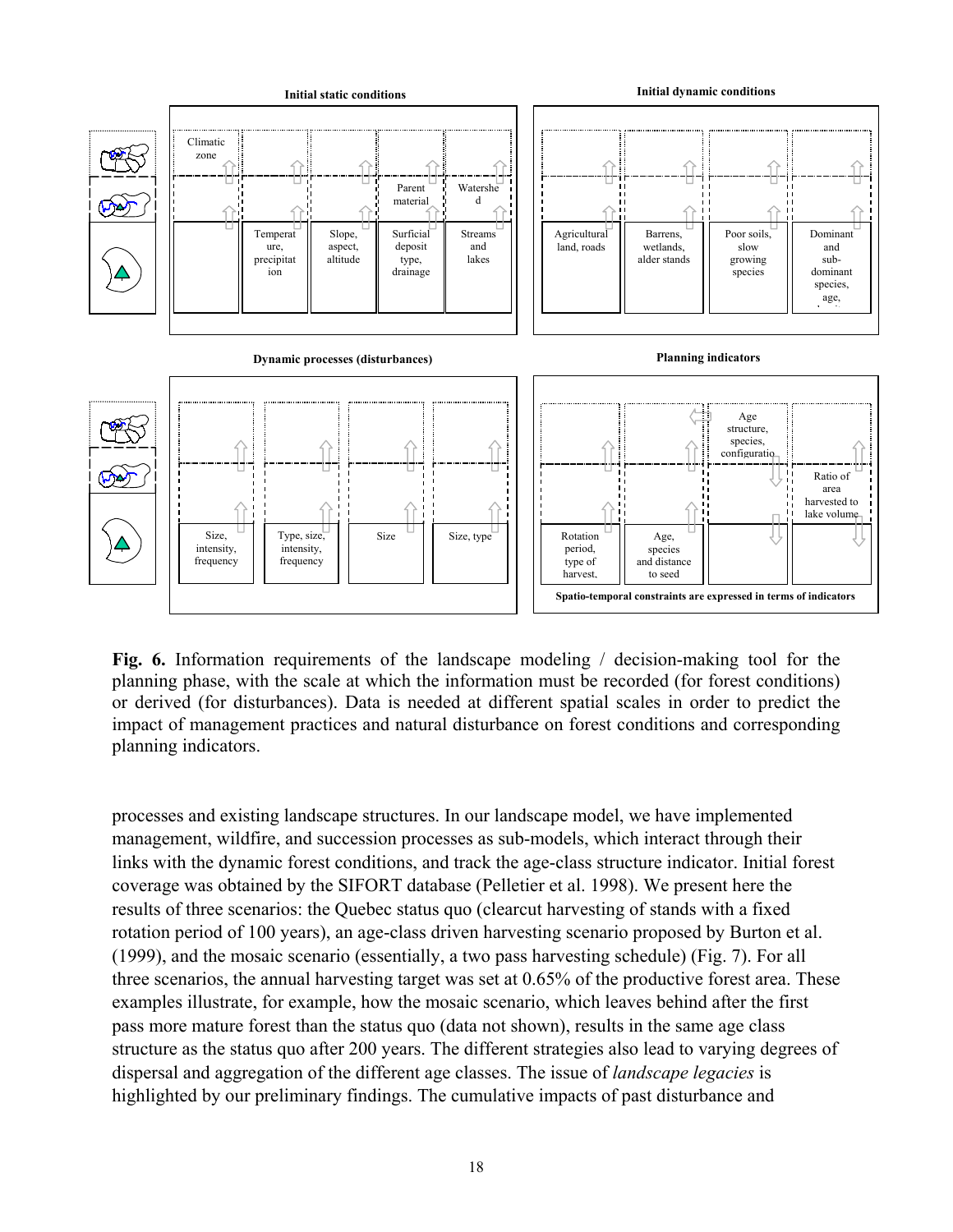management (logging, fire suppression, etc.) have resulted in the present age class structure. This legacy may pose challenges and/or opportunities for management objectives. Due to the inherent uncertainty in the timing or location of future fires, flexible policies must be developed to maintain sustainable forest and wildlife.



Fig. 7. Percent of forest in 20 year age-classes and corresponding age class cover maps for three management scenarios: (A) the Quebec status quo, or harvesting at fixed rotation period (B), the Burton age class scenario, and (C) the mosaic (2-pass) scenario; all scenarios were run at 0.65% of area harvested per year. Age class distributions represent mean percentages over 10 simulation runs and maps are taken from one of those runs at 200 years into the simulation. Shades of grey in map correspond to shades in age class charts and black represents water or absence of data. Scenarios were based on forest cover maps of the Quebec Ministry of Natural Resources and include the dynamics of harvesting and fire.

Thus, with the modelling tool, we can track forest conditions and their corresponding planning indicator levels over time through various management scenarios. In this way, the potential impacts of diverse harvesting scenarios can be measured in the terms defined by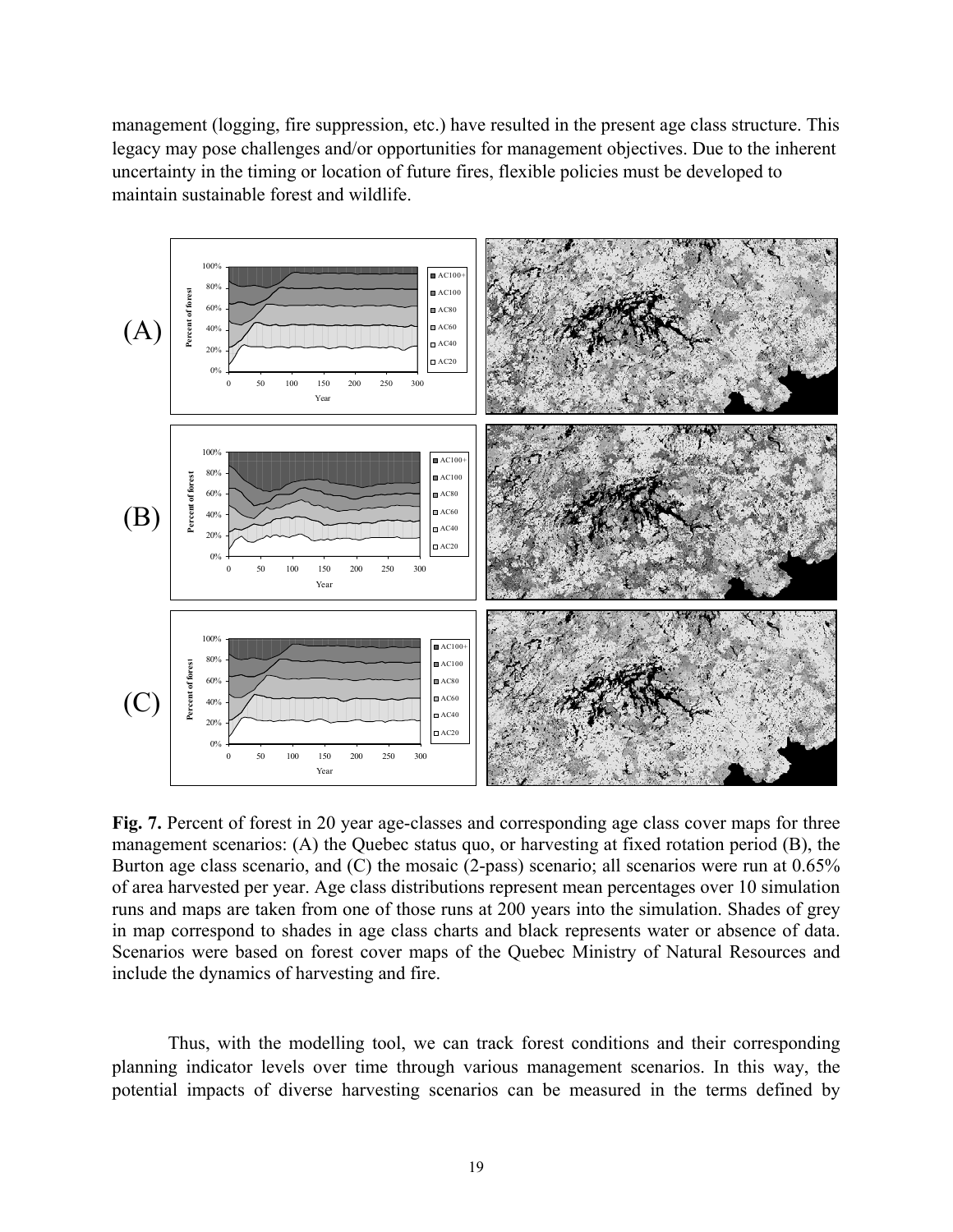stakeholders at the beginning of the exercise. In presenting output from the modelling tool we can, among other things, identify areas where thresholds are expected to be crossed. For example, if a management plan calls for the harvesting of an area of a watershed that is expected to lead to unacceptable levels of dissolved organic carbon, then the area of the watershed can be flagged. In this way, managers and stakeholders can be warned that one of the indicators levels is outside the desirable range. Also, diagnostics at the landscape level can be output, such as the total area of the landscape in a certain age class, or the value of a fragmentation index for the landscape. With this type of management tool, managers and stakeholders should be able to discuss the advantages and disadvantages of various management scenarios by examining the predicted impact of each scenario on the set of chosen planning indicators.

Having deliberated and weighed the advantages and disadvantages of each proposed plan, the managers and stakeholders can attempt to arrive at an agreement on a given management plan. There are many ways in which this agreement can be reached (Sample 1993, Lawrence et al. 1997, Brosius et al. 1998, Pellow 1999). As mentioned earlier, the exact process through which the agreement will be reached will depend on the vision of democracy held by the organizing body. Suffice it to say for the moment that an agreement must be reached so that management can be carried out according to the plan agreed upon.

Two processes for adaptive management following intervention can be identified: followup and monitoring (Fig. 1). Follow-up involves comparing the actual outcome forest condition to the condition that was predicted by the model. Planning indicators are measured in the field and compared to the levels of the indicators forecasted for the selected management scenario. If these values do not fall within the specified tolerance, then one of two things occurred: either the operations were not carried out as had been understood during the planning phase, or the ecosystem did not respond to interventions exactly as had been anticipated. The former may signal the need to improve communication from the planning body through operations management to workers in the field. There may also be a need for supplementary training of operators or the modification of equipment. The other possibility, that the system did not respond as had been anticipated, suggests that either the structure or parameterization of the model must be refined. If there is sufficient information contained in the actual outcome planning indicator data, then the model can be recalibrated without further data collection. If data on planning indicators are routinely collected, then follow-up presents an efficient means of refining ecological knowledge and silvicultural prescriptions.

In certain instances, as described in the section on monitoring indicators, the link between forest conditions and forest values lies on theoretical rather than empirical foundations. Assumptions are made about how to maintain the forest value in question based on the hypotheses derived from a theoretical understanding of underlying processes. The maintenance of biodiversity is a case in point. We have postulated that the maintenance of forest conditions within the range of natural variability will maintain biodiversity. Monitoring indicators must therefore be measured in the field to either confirm or question the theory on which the hypotheses rest. The routine measurement of monitoring indicators can therefore contribute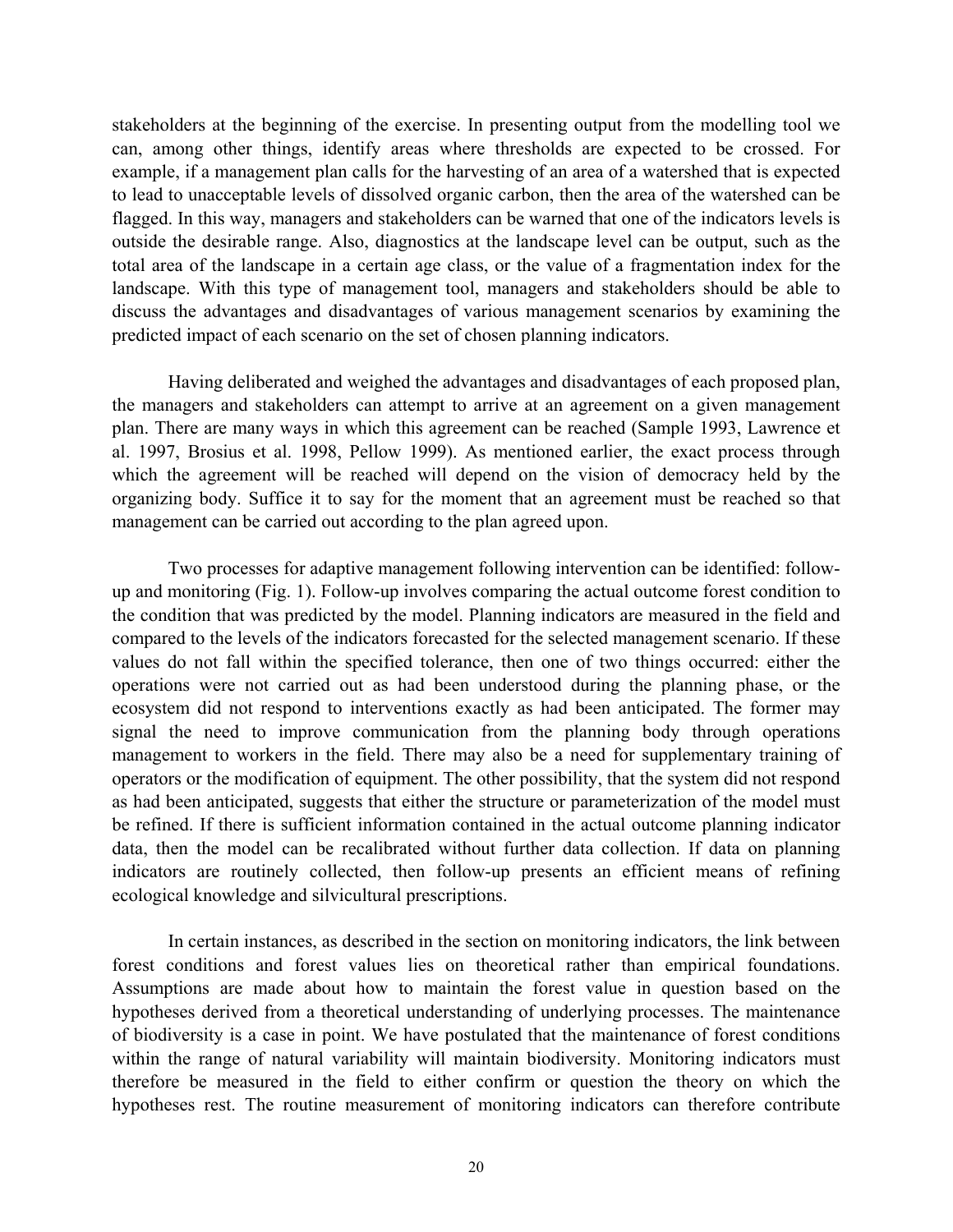greatly to the development of fundamental ecological knowledge. The monitoring indicator data can be related to all other indicator data to define the links that control the forest value that had been misunderstood. If the scaling-up of indicator data was taken into consideration, then the data could be analyzed over many management units, potentially leading to more powerful statistical analysis. Adaptive management in this instance involves the development of new scientific knowledge.

# **THOUGHTS ON INCORPORATING SCENARIO EVALUATION IN PUBLIC PARTICIPATION**

The process of management described above relies on the stakeholders' ability to define a vision for the forest in terms of the forest values that they wish to maintain or enhance. It is therefore important that, prior to beginning the phase of scenario evaluation, stakeholders discuss openly and freely the values that are important to them. Stakeholders who are inexperienced with the language and tools of forest management will require time and discussion to formulate their ideas. Social learning (or capacity building) takes place as participants develop the tools to communicate their point of view and gain knowledge about the scientific and technical aspects of forest management. Once participants have gained a fundamental understanding of all aspects of management and have identified the values that are important to them, meaningful scenario evaluation can take place.

It is crucial that the scenario outcome be interpretable by stakeholders and that criteria address their concerns. Thought must be devoted to the medium for the presentation of scenario outcomes and the nature of the information to be presented. Consideration must be given to the diversity of ways in which people understand nature and the types of information they can assimilate (Fernandez 1992). The final outcome and hence the sustainability of forestry practices depends on the stakeholders' ability to understand the long-term implications of management plans.

The process of public participation must be maintained over time. In order for the process to be rewarding for participants, decisions arrived at by the stakeholders must result in action (Frear 1973, Côté and Bouthillier 1999). Hence, there is some devolution of power inherent in what we are proposing. We are not suggesting a complete transfer power, at all levels of decision-making, from industry and government to stakeholder groups. In order to allow the current power structure to evolve into a more inclusive, adaptive, and sustainable alternative, productive dialectics must be established, in part through clearly defined rules for the imputation of responsibility among stakeholders. In the future, increasing overlap of public participation processes in communities may signal a need for permanent institutions of public participation. The will to participate must not become exhausted by the various initiatives present in a community (from the private sector, certifying agencies, and government).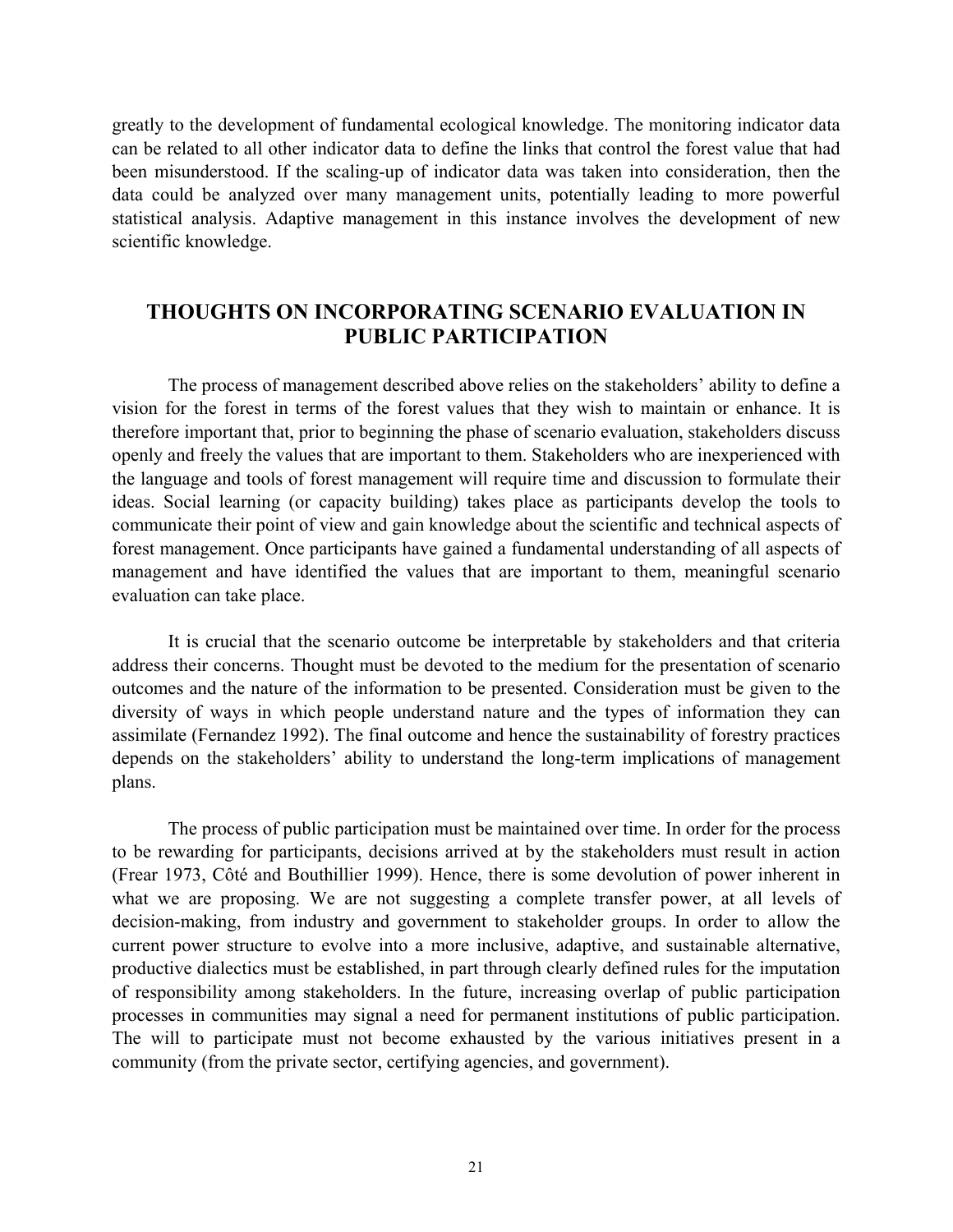# **INTERDISCIPLINARY AND INTERAGENCY COLLABORATION**

Forest managers who wish to certify their work according to a sustainable forest management standard must address several new issues in their planning, such as the maintenance of biodiversity, the restoration of ecosystems, and public participation. Scientists from a wide variety of fields can be helpful to these managers in seeking to improve their practices. Formal contacts between managers and scientists in Quebec have already been established, but preliminary observations suggest that the relationships between these two groups need to evolve.

This research project served as a case study in inter-disciplinary and interagency collaboration. Scientists included specialists in soil science, hydrology, biodiversity, stand dynamics, tree regeneration, computer modelling, spatial statistics, as well as economics, sociology and politics. The project brought together university researchers, as well as forest managers, county officials, and workers with the federal and provincial governments. Interactions were observed and led to many conclusions about interdisciplinary and interagency collaboration. The relationship between forest managers and scientists, while generally motivated by a genuine wish to resolve issues collaboratively, was subject to certain difficulties revolving around misconceptions about the other's role (Côté et al. 2001). Forest managers tended to perceive researchers as consultants; managers expected delivery, in short periods of time, of workable tools that could function within the current framework of management and operations. Scientists meanwhile were asking fundamental questions about forestry; this questioning sometimes led to more profound changes to be recommended than had been anticipated by the managers. Also, because of the amount of uncertainty associated with the impacts of forestry practices on forest values such as biodiversity and soil fertility, scientists have been hesitant to develop clear guidelines. The scientists tended to view the managers as data providers, useful to fuel their research projects. Since these scientists were generally used to communicating with other specialists made exchanges of information difficult.

Through observation of the process, recommendations can be made to facilitate the process of inter-disciplinary and inter-agency collaboration. These are:

- researchers must dedicate the time required for inter-disciplinary collaboration
- research objectives must be very clear from the start
- researchers must be open to project initiatives originating from participants
- a global plan for integration is essential
- industrial partners must allocate time to collaboration
- researchers must take the time to understand operational constraints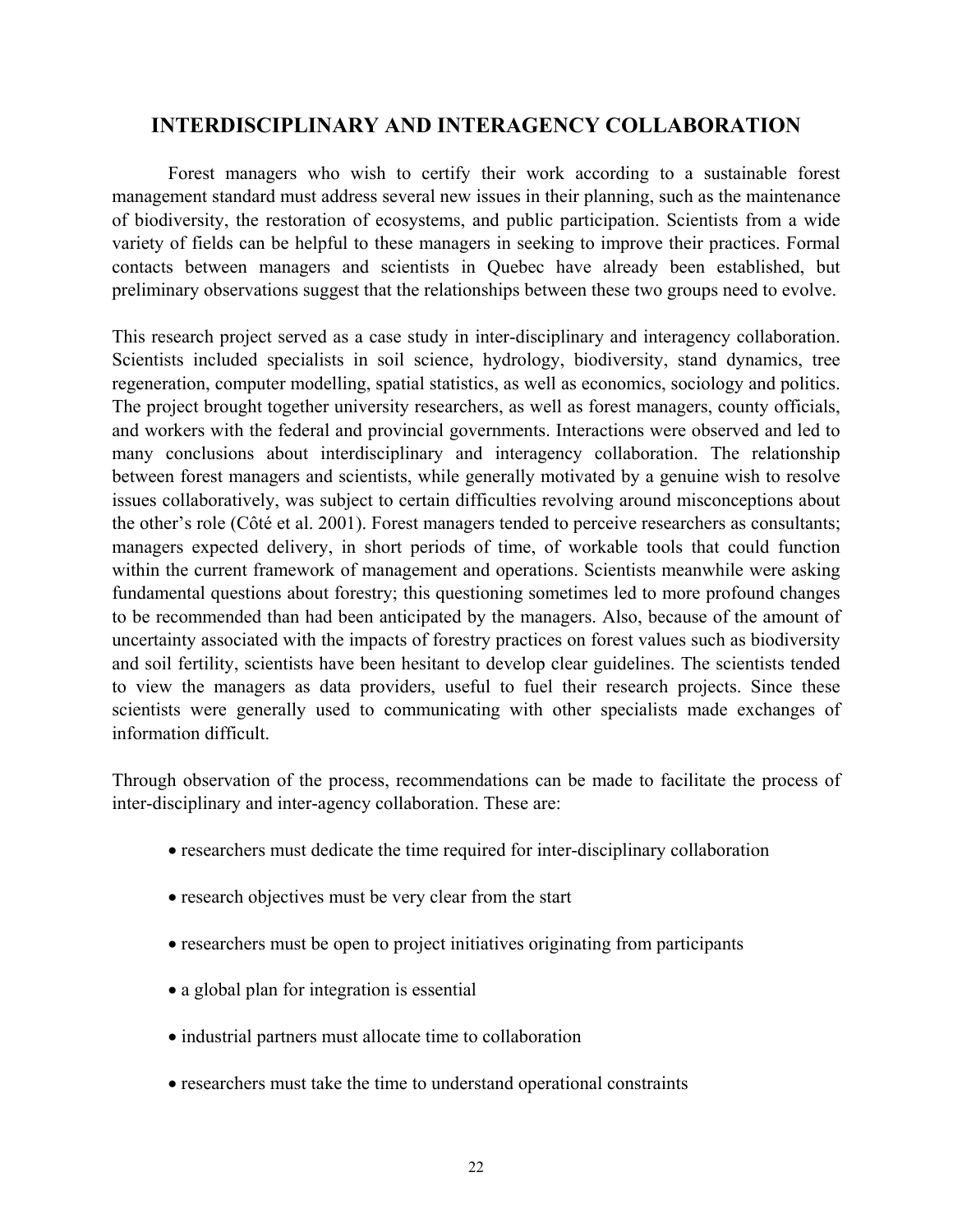- researchers must commit themselves to making recommendations despite imperfect knowledge
- managers must understand that recommendations will change with the development of new knowledge

#### **CONCLUSION**

It is becoming increasingly apparent that, in many jurisdictions, sustainability and the participation of stakeholders in decision-making will become a foundation for the process of forest management. A resource integrating and multi-disciplinary approach will be essential in order to maintain the value of forested landscapes. Whether for the purposes of certification or otherwise, we feel that the sustainability of the forest resource will benefit from the involvement of people who are committed to a stewardship of the forest based on ecological principles. Locally relevant and meaningful planning and monitoring indicators must be developed based on the best available scientific knowledge. Indicator thresholds for a given ecosystem can be developed based on the natural disturbance regime identified for that ecosystem. In the absence of more detailed knowledge, an understanding of natural conditions allows for the development of management that maintains ecosystem function within the range of past variability, that variability to which organisms and processes have adapted over time. Because our understanding is constantly developing, adaptive management must be an essential part of any process of forest management. Although sustainable forest management requires lists of criteria and indicators, such lists are not sufficient to ensure the continued evolution of management practices towards sustainability. The process of management must take into account the social and economic, as well as the ecological context of forestry in order to develop practices that will ensure viable forests for future generations. We have outlined such a process, including a modelling tool that allows management scenario testing and evaluation and the refinement of modelling through monitoring indicator data.

### **ACKNOWLEDGEMENTS**

This work was made possible through funding by the Sustainable Forest Management Network of the Networks of Centres of Excellence. The authors wish to thank Jean Nantel, Denis Jutras, Denis Thibault, and Gaetan Simard of Carton St-Laurent, Francine Dorion and collegues at Abitibi-Consolidated, the Ministère des Ressources naturelles du Québec, and the MRNQ's SIFORT group.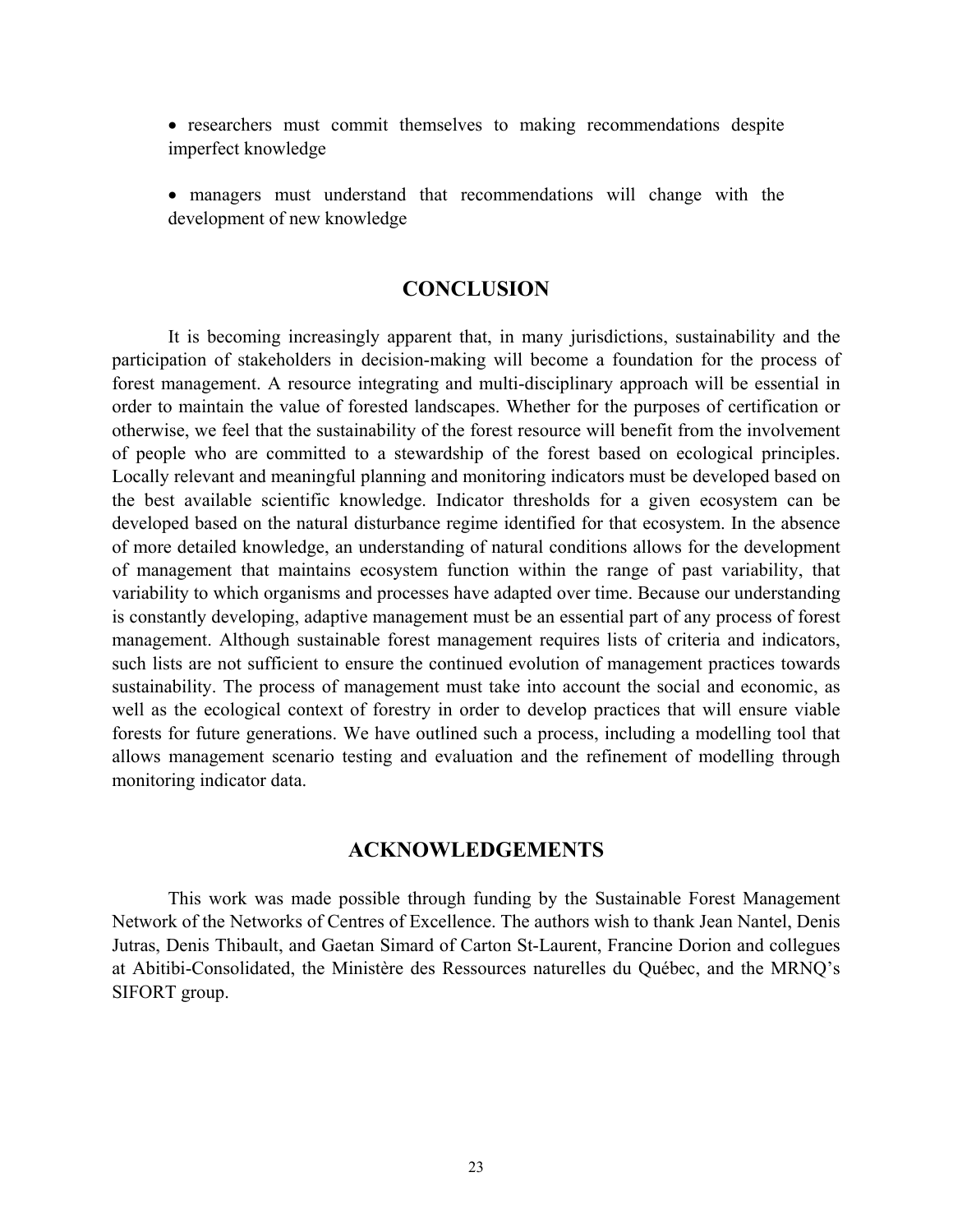#### **LITERATURE CITED**

- Barbier, E.B. 1990. Trade and timber-based forest products and the implications of the Uruguay Round. Unsylva 46: 3-10.
- Barbier, E.B., Burgess, J.C., Aylward, B.A., & Bishop, J.T. 1992. Timber, Trade Policies, and Environmental Degradation. Discussion Paper 92-01. London Environmental Economics Centre. 51 p.
- Benko, G. & Lipietz, A. 1992. Les régions qui gagnent. Presses universitaires de France, Paris.
- Bergeron, Y. 2000. Species and stand dynamics in the mixed woods of Québec's southern boreal forest. Ecology 81: 1500-1516.
- Berkes, F. 1989. Common property resources: Ecology and community-based sustainable development. Belhaven Press, London, U.K.
- Beierle, T.C. 1998. Public participation in environmental decisions: an evaluation of framework using social goals. Discussion paper 99-06. Resources for the Future, Washington, D.C. 31 pages.
- Bendall, J. & Sullivan, F. 1996. Sleeping with the enemy? The Lessons of the WWF UK 1995 Group. Keynote paper for the Cambridge University Committee for Interdisciplinary Environmental Studies Professional Seminar. 25 January, 1996. Cambridge, UK. Unpublished. 14 p.
- Bergeron, Y., Harvey, B., Leduc, A., & Gauthier, S. 1999. Silvicultural practices and forest management strategies that emulate natural disturbances. For. Chron. 75: 49-54.
- Brady, N.C. 1999. The nature and properties of soils. 12<sup>th</sup> Edition. Prentice Hall, Upper Saddle River, N.J.
- Brosius, J.P., Tsing, A.L., & Zerner, C. 1998. Representing communities: histories and politics of community-based natural resource management. Soc. Nat. Res. 11: 157-168.
- Burton, P.J., Balisky, A.C., Coward, L.P., Cumming, S.G. & Kneeshaw, D.D. 1992. The value of managing for biodiversity. For. Chron. 68: 225-237.
- -, Kneeshaw, D. D., & Coates, K. D. 1999. Managing forest harvesting to maintain old growth in boreal and sub-boreal forests. For. Chron. 75:623-631.
- Buchy, M. & Hoverman, S. 2000. Understanding public participation in forest planning: a review. Forest Policy and Economics. 1: 15-25.
- Carignan, R., Planas, & Magnan, P. 2000. Attenuating forest harvesting impacts on lakes of the Haute-Mauricie region. In Kneeshaw et al. (2000b).
- CCFM (Canadian Council of Forest Ministers). 1997. Criteria and indicators of sustainable forest management in Canada: Technical report 1997. Canadian Council of Forest Ministers, Ottawa, Canada. 145 pages.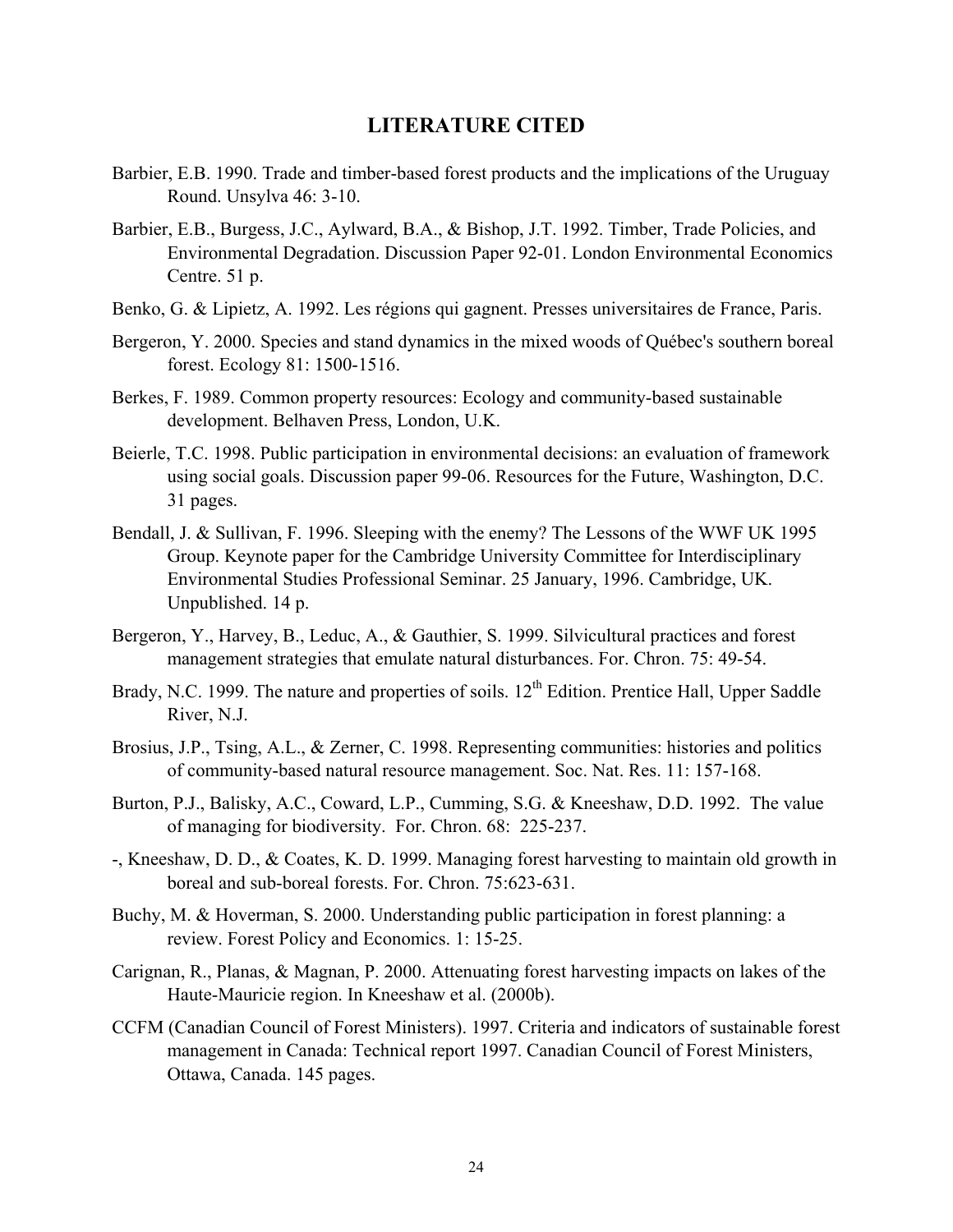- 2000. Criteria and indicators of sustainable forest management in Canada: National Status 2000. Canadian Council of Forest Ministers, Ottawa, Canada. 140 pages.
- Côté, M.-A. 2001. Public involvement processes linked to certification initiatives. Ph.D. Thesis. Faculté de Foresterie et Géomatique, Université Laval.
- Côté, M.-A., D. Kneeshaw, L. Bouthillier & C. Messier. 2001. Increasing partnerships between scientists and forest managers: Lessons from an ongoing interdisciplinary project in Quebec. For. Chron. 77: 85-89.
- Côté, M.-A. & L. Bouthillier, L. 1999. Analysis of the relationship among stakeholders affected by sustainable development and forest certification. For. Chron. 75: 961-965.
- Drapeau, P., Leduc, A., Giroux, J.P., Savard, J.-P.L., Bergeron, Y., & Wickery, W.L. 2000. Landscape-scale disturbances and changes in bird communities of North American boreal mixed-woods forest. Ecol. Mon. 70: 423-444
- Erdle, T. & Sullivan, M. 1998. Forest management design for contemporary forestry. For. Chron. 74: 83-90.
- Etzioni, A. 1996. The New Golden Rule: Community and Morality in a Democratic Society, First edition. Basic Books, New York.
- Fall, A., Daust, D. & Morgan, D. In press. A Framework and Software Tool to Support Collaborative Landscape Analysis: Fitting Square Pegs into Square Holes. Trans. in GIS.
- & Fall. J. In press. A Domain-Specific Language for Models of Landscape Dynamics. Ecol. Mod.
- Fernandez, J. 1992. L'éducation populaire et la transmission du savoir. In Théorie et pratique en organisation communautaire, L. Doucet et L. Favreau (Editors). Presses de l'Université du Québec, Sainte-Foy. pp. 161-184.
- Frear, S.T. 1973. Confrontation vs. communication: confessions of a government PR man. J. For. 71: 650-652.
- Gauthier, S., Leduc, A., & Bergeron, Y. 1996. Forest dynamics modelling under a natural fire cycle: A tool to define natural mosaic diversity in forest management. Env. Mon. Assess. 39: 417-434.
- Greene, D., Kneeshaw, D.D., Messier, C., Lieffers, V., Cormier, D., Doucet, R., Coates, D., Groot, A. & Grover, G. 2000. Silvicultural Alternatives to the Conventional Clearcut/planting Prescription in Southern Boreal Mixedwood Stands (aspen/white spruce/balsam fir)
- Haener, M.K. & Adamowicz, V.L. 2000. Regional forest resource accounting: a northern Alberta case study. Can. J. For. Res. 30: 264-273
- Harvey, B.D., A. Leduc, S. Gauthier & Y. Bergeron. In press. Stand-landscape integration in natural disturbance-based management of the southern boreal forest. For. Ecol. Manage.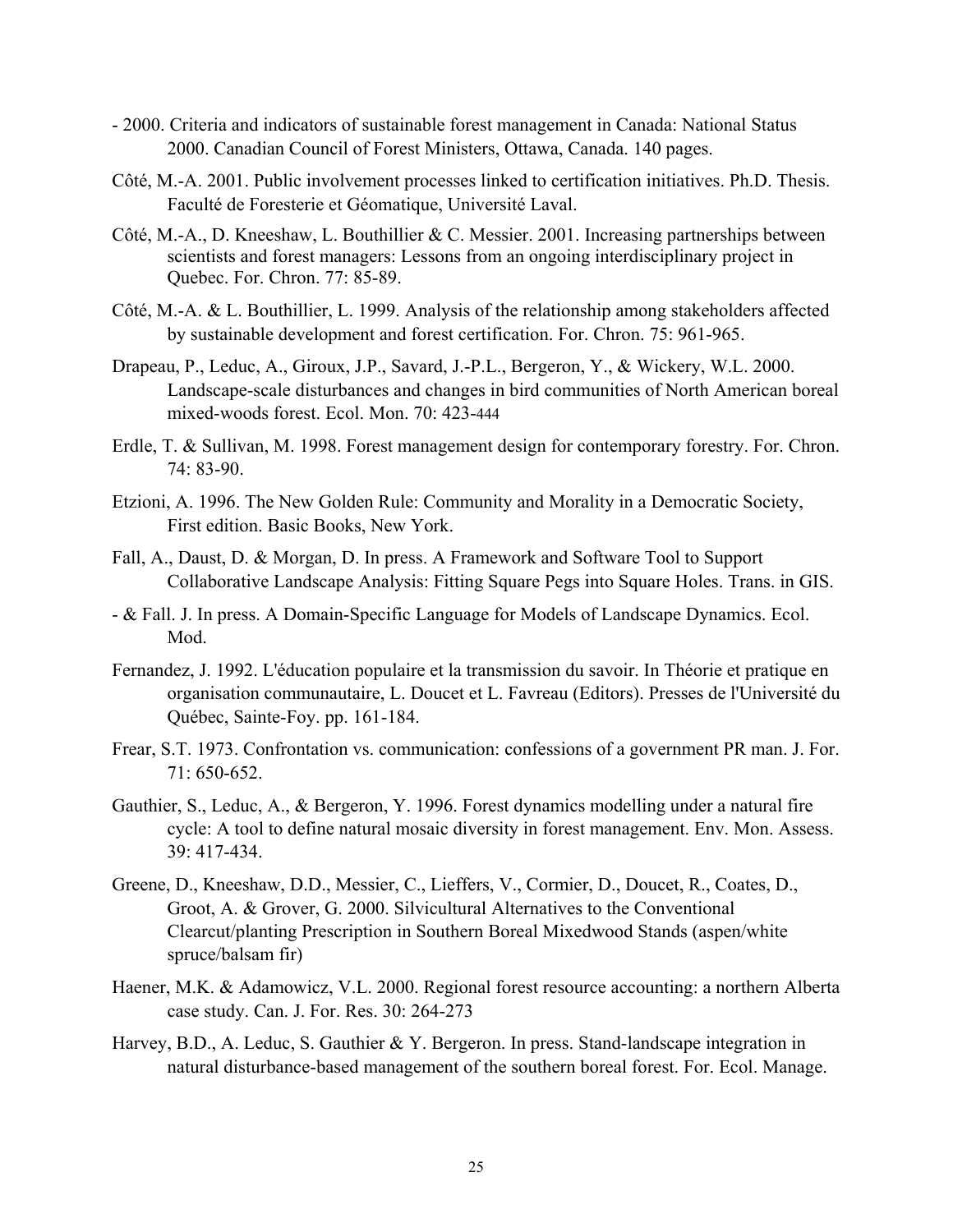- Hoff, M.D. 1998. Sustainable community development: Studies in Economic, Environmental, and Cultural Revitalization. Lewis Publishers, Boca Raton, FL.
- Hunt, B.B. 1987. Public opinion and public forestry. J. For. 85: 13-14.
- Hunter, M.L., Jr. 1990**.** Wildlife, forests and forestry. Principles for managing forests for biodiversity. Prentice Hall.
- Kneeshaw, D.D., Leduc, A., Messier, C., Drapeau, P., Paré, D., Gauthier, S., Carignan, R., Doucet, R., & Bouthillier, L. 2000a. Developing biophysical indicators of sustainable forest management at an operational scale. For. Chron. 76: 482-493.
- -, Messier, C., Ricard, J-P., Leduc, A., Drapeau, P., Paré, D., Carignan, R., Gauthier, S., Doucet, R., & Greene, D. 2000b. Towards ecological forestry: A proposal for indicators of SFM inspired by natural disturbances. SFMN Technology Transfer Paper. http://sfm-1.biology.ualberta.ca/english/pubs/eother.htm
- & Bergeron, Y. 1998. Canopy gap characteristics and tree replacement in the southern boreal forest. Ecology 79: 783-794.
- Landres, P.B., Morgan, P., & Swanson, F.J. 1999. Overview of the use of natural variability concepts in managing ecological systems. Ecol. Appl. 9: 1179-1188.
- Lawrence, R.L., Daniels, S.E., & Stankey, G.H. 1997. Procedural justice and public involvment in natural resource decision making. Soc. Nat. Res. 10: 577-589.
- Mandondo, A. 2000. Forging Democratic Governance Systems from the Relic of Zimbabwe's Colonial Past. Centre for International Forestry Research, University of Zimbabwe, Harare, Zimbabwe. 31 pp.
- Messier, C. & Kneeshaw, D.D. 1999. Thinking and acting differently for a sustainable management of the boreal forest. For. Chron. 75: 929-938
- Milbrath, L. 1996. Learning to think environmentally: While there is still time. State University of New York Press, Albany, NY.
- MRNQ (Ministère des Ressources naturelles du Québec). 2000. L'expérience de concertation sur le développement du Haut-Saint-Maurice. http://www.mrn.gouv.qc.ca/3/32/325/3250/3250dpf/gestion/experi.asp
- Nozick, M. 1992. No Place Like Home: Building Sustainable Communities. Canadian Council on Social Development, Ottawa, Canada.
- Paré, D. & Munson, A. 2000. Maintenance of soil fertility in the boreal forest. In Kneeshaw, et al. (2000b).
- Pelletier, G., Dumont, Y., Bédard, M., and Bergeron, J. 1998. SIFORT, un système hybride des modes vectoriel et matriciel pour une nouvelle approche de l'analyse forestière. Arpenteur-Géomètre. 23: 8-9.
- Pellow, D.N. 1999. Negotiation and confrontation: environmental policymaking through consensus. Soc. Nat Res. 12:189-203.